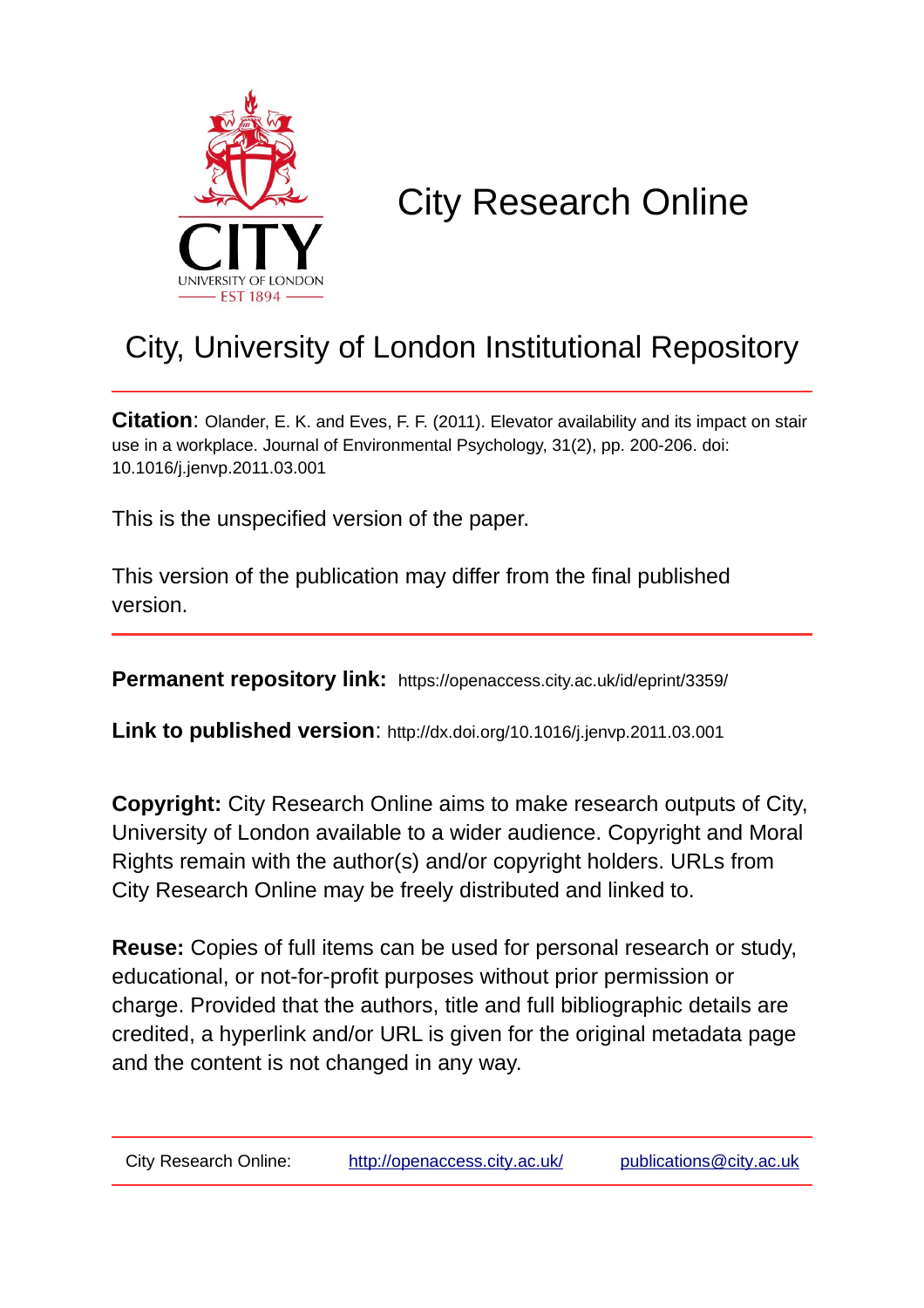Olander, E. K., & Eves, F. F. (2011). Elevator availability and its impact on stair use in a workplace. *Journal of Environmental Psychology, 31*(2), 200-206.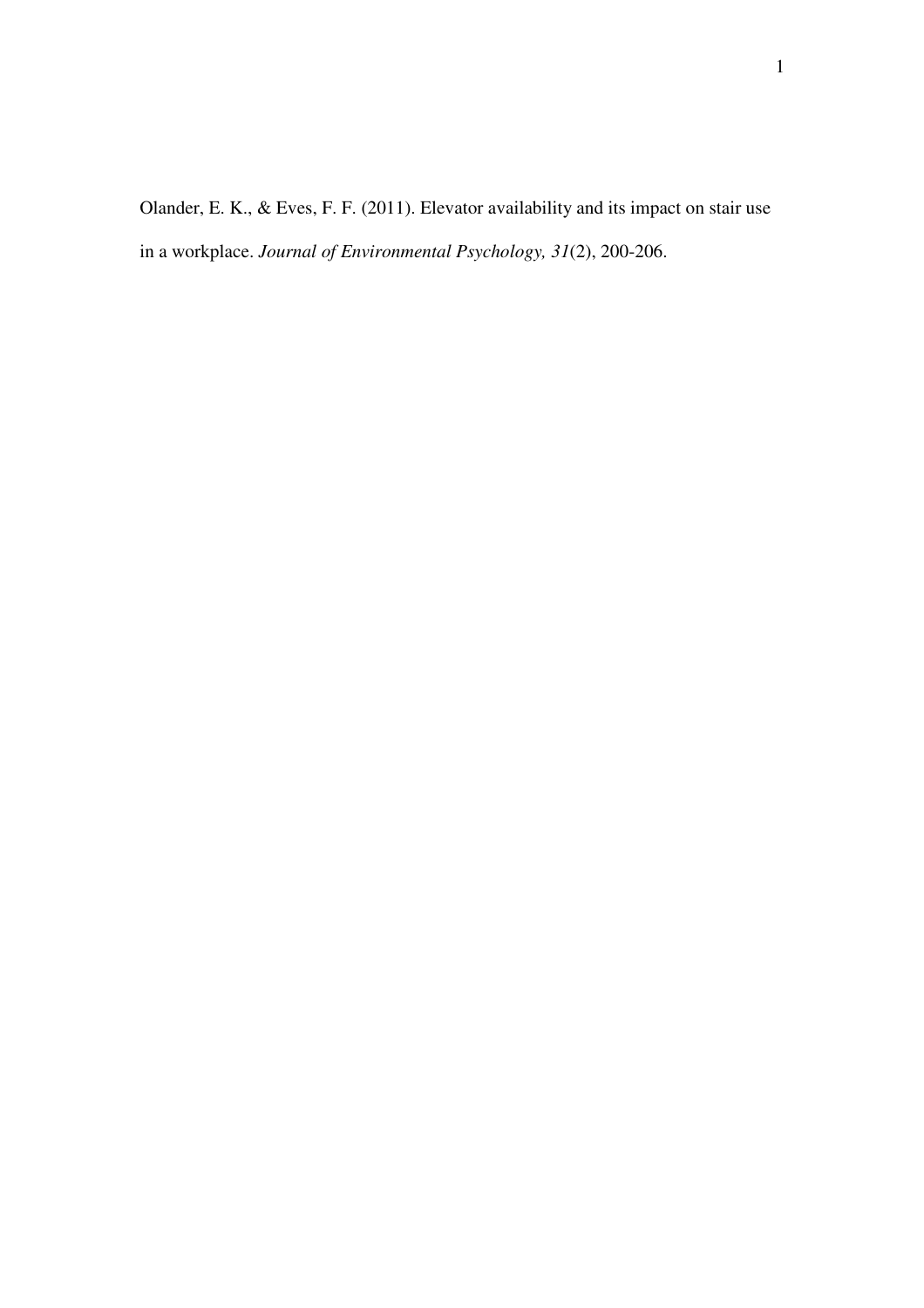#### Abstract

Consistent success in encouraging stair climbing on public access staircases contrasts with equivocal evidence for effectiveness in worksites. This paper tests whether contextual factors may affect stair/elevator choice. The study investigated the impact of elevator availability, pedestrian traffic (number using the elevator and stairs per minute), building occupancy (total individuals in the building) and time of day on stair ascent and descent in a workplace. Stair and elevator choices were monitored by automatic counters every weekday during two phases. In a natural experiment, days with four available elevators were compared with days when three elevators were available. Stair use increased for three elevators compared to four. Increasing building occupancy was associated with increased stair use, whilst increasing pedestrian traffic and time of day was associated with reduced stair use. A follow-up study revealed complimentary effects of building occupancy and time of day on elevator waiting times, indicating that increased stair use by contextual factors reflects increased elevator waiting times. In contrast, shorter waiting times are likely when momentary pedestrian traffic is high and later in the day. Crucially, the magnitude of the effects of these contextual factors was ten times larger than previously reported effects of stair climbing interventions.

Keywords; Stair use; Worksite; Physical Activity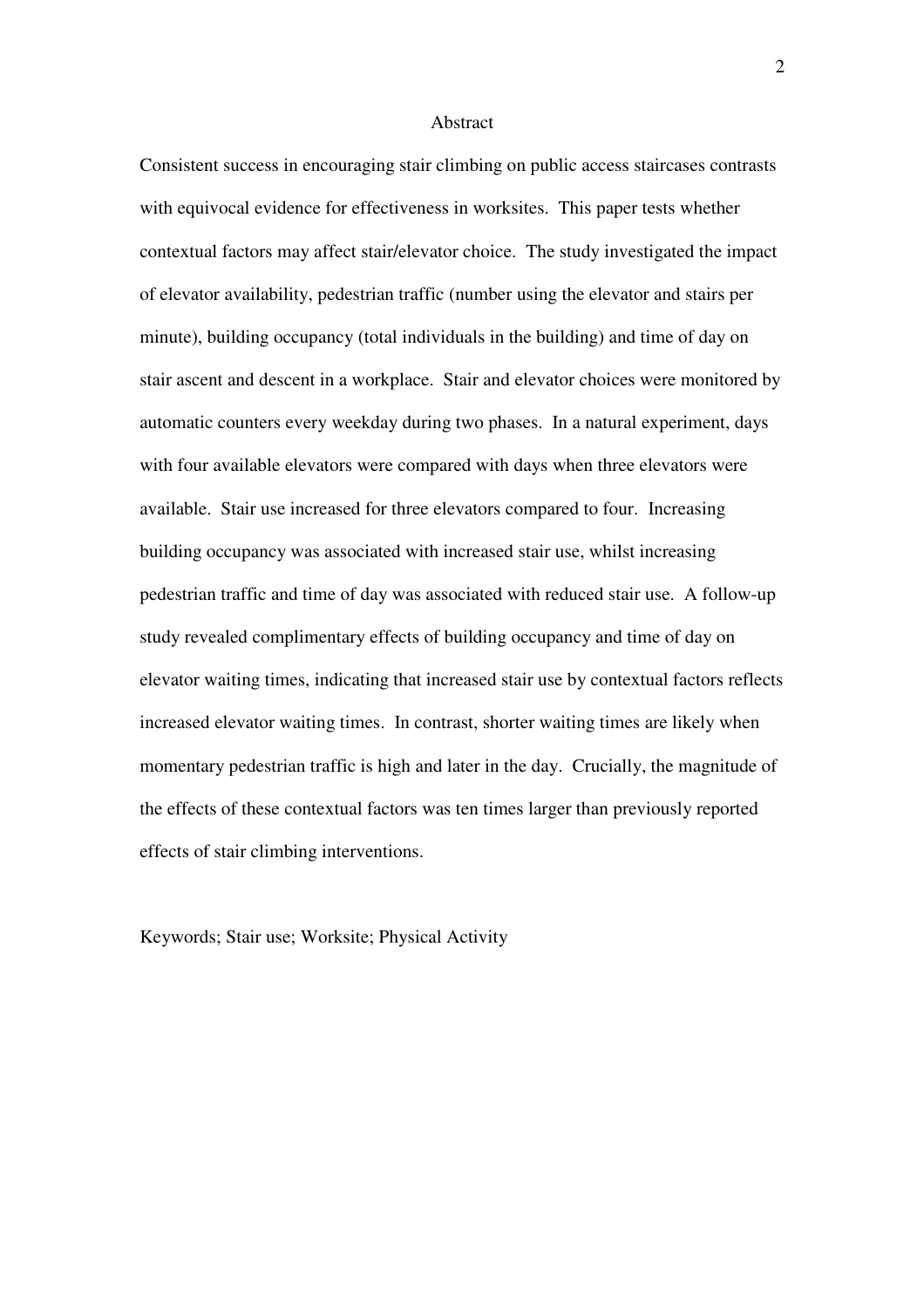#### **1. Introduction**

Stair climbing in the workplace has been associated with numerous health benefits including decreased risk for cardiovascular disease (Boreham, Kennedy, Murphy, Tully, Wallace et al., 2005; Kennedy, Boreham, Murphy, Young & Mutrie, 2007; Meyer et al., 2010). Stairs are available in most workplaces and increased stair climbing at work is a current public health target (Department of Health, 2005; U.S. Department of Health and Human Services, 2008). To increase stair climbing, most interventions have employed point-of-choice prompts to encourage employees to take the stairs for their health (e.g. Eves, Webb & Mutrie, 2006; Kerr, Eves & Carroll, 2001a; Marshall, Bauman, Patch, Wilson & Chen, 2002; Olander & Eves, in press), with a second approach adding changes to the appearance of the stairwell (Boutelle, Jeffery, Murray & Schmitz, 2001; Kerr, Yore, Ham & Dietz, 2004). Despite numerous successful interventions on public access staircases, however, the evidence for effectiveness in worksites is equivocal (Eves, 2008; 2010; Eves & Webb, 2006). Thus, an average increase for stair climbing of +5.9% for public access settings involving choice between stairs and an escalator contrasts markedly with a  $+0.1\%$ increase for stair use, i.e. ascent and descent combined, when pedestrians choose between stairs and an elevator (Eves, 2010; Soler et al., 2010). From a public health perspective, the equivocal evidence for effectiveness of interventions in worksites is problematic; regular stair climbing provides the greatest dividend and worksites are a plausible location for its occurrence. Contextual factors associated with the choice between stairs and an elevator may be important and this paper assesses their direction and magnitude. Minute-by-minute measurements of the number of people in the building and pedestrian traffic at the ground floor provide new insights into factors influencing stair use in workplaces.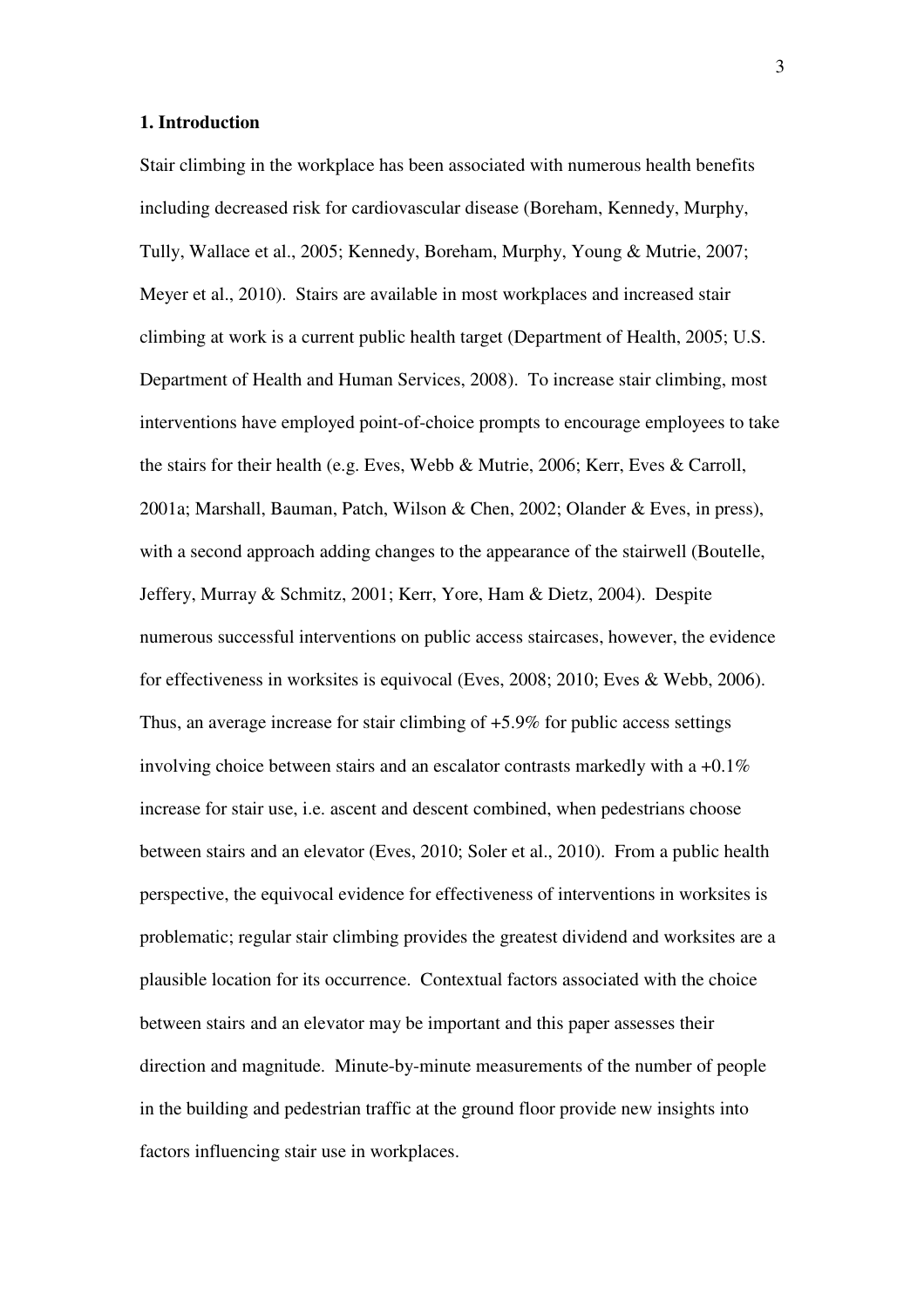Recent approaches to physical activity promotion have encompassed a broader range of potential influences than traditionally studied intra-individual processes. Ecological frameworks consider the social and physical environment, in addition to individual factors (Frank, Saelens, Powell, Chapman, 2007; Giles-Corti & Donovan, 2003; Saelens & Handy, 2008; Sallis, Cervero, Ascher, Henderson, Kraft, & Kerr, 2006; Sallis, Frank, Saelens, & Kraft, 2004). The slope of the terrain (Cervero & Duncan, 2003; Troped et al., 2001) and climate (Eves & Masters, 2006; Eves et al., 2008a) are natural barriers to physical activity whereas built environments restricted to homes are a manufactured barrier (Saelens & Handy, 2008; Sallis et al., 2004, 2006). Social and physical environments also facilitate physical activity. Supportive social partners are associated with walking (Giles-Corti & Donovan, 2003) and role models provided by other stair users have been linked to increased stair use, primarily for stair descent (Adams et al., 2006) and more specifically to stair climbing (Webb, Eves & Smith, 2010). A logical problem with the latter data should be noted; role models were more abundant on the escalators than on the stairs. For the built environment, proximity to utilitarian destinations and mixed land usage has been consistently associated with walking (McCormack, Giles-Corti & Bulsara, 2008; Saelens & Handy, 2008). Similarly, stair usage is related to the linkage of the stairs to key points of reference within the building, their visibility and the percentage of the building that they occupy (Nicoll, 2007). Despite the growing evidence base for ecological models for the outdoor environment, few studies have addressed the environment within workplaces. This paper investigates the contribution of social and physical environmental factors to stair usage in a worksite.

 It is important to realize that choice of stairs, elevators and escalators occurs as part of a journey, with the different methods of ascent as barriers to be overcome on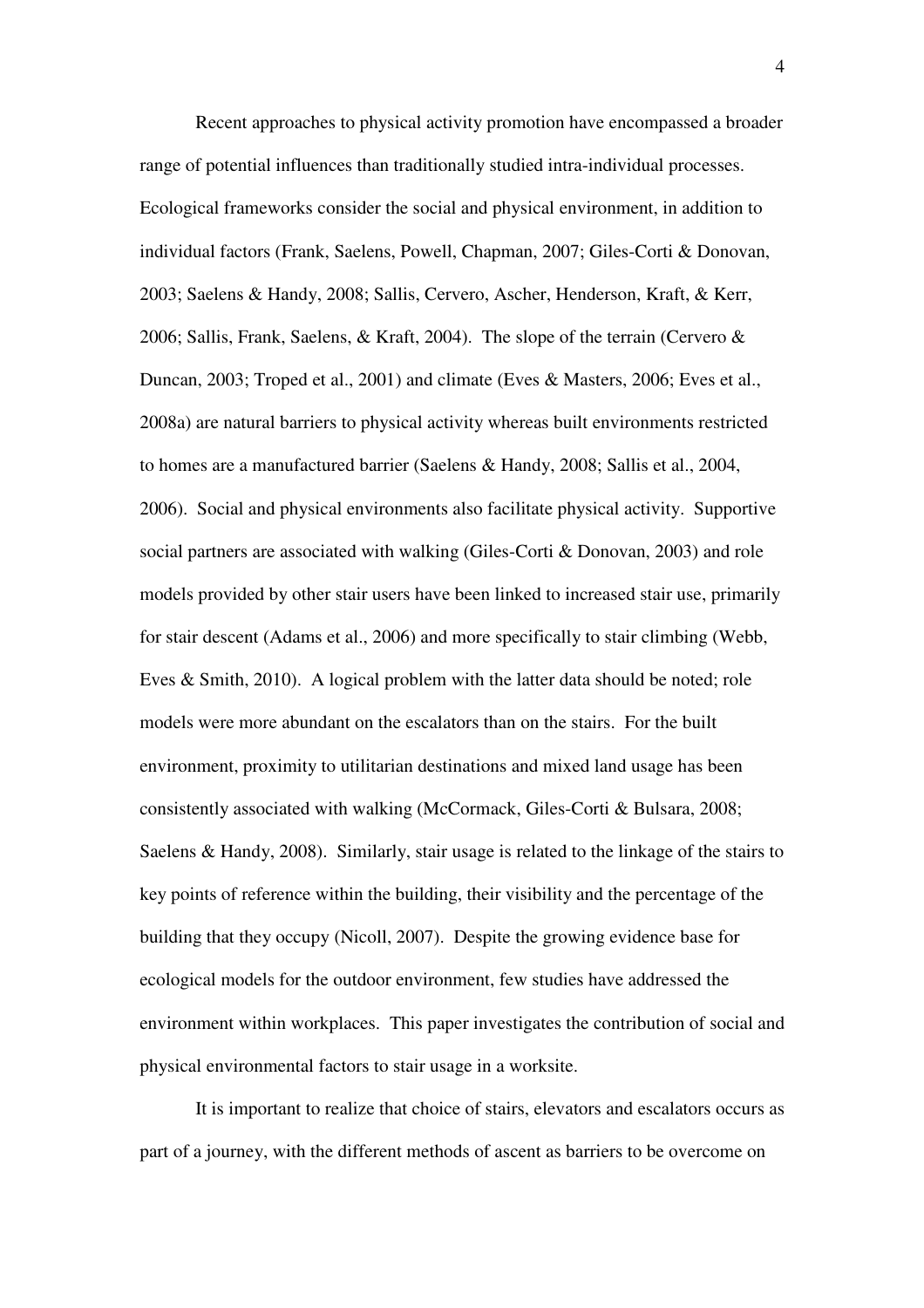the way to the destination (Eves, 2008; 2010; Eves & Webb, 2006). Self-reports and observational data reveal journey time is an important consideration in public access settings (Adams et al., 2006; Eves, Lewis & Griffin, 2008b; Kerr, Eves & Carroll, 2001b) and worksites (Kerr et al., 2001a; Nicoll & Zimring, 2009). In public access settings, choice of the escalator may entail a small temporal delay to the journey if it is busy. Indeed, the almost ubiquitous effects of pedestrian traffic volume for public access staircases reflect increases in stair climbing as pedestrian traffic increases (e.g. Eves et al., 2008b; Eves, Olander, Nicoll, Puig-Ribera, & Griffin, 2009; Kerr et al., 2001b; Olander, Eves & Puig-Ribera, 2008; Webb & Eves, 2007); some travellers avoid delay by opting for the stairs when the escalator is busy. Nonetheless, the extent of the delay will be apparent to the traveller during the approach. Waiting for an elevator in a worksite, however, may entail an indeterminate delay to the journey. Hence, uncertainty about the effects of elevator availability on journey time may act as a barrier and influence choice between the alternatives of stairs and elevators.

 Concerning factors that could influence elevator availability in a worksite, there is scant available information. Nicoll & Zimring (2009) recently reported on the effects of elevators that only stopped on every third floor, and hence were less available, coupled with an immediately available stair alternative. This set-up was associated with 33 times the stair usage of a complex where the elevator was coupled with a stairwell that required key-card access. Thus, reduced availability of a mechanized option, reflected in the number of elevators at any choice point, acts as a barrier to choice of the elevator and will make use of the stairs more likely. In the current study, we used a natural experiment to test the effect of the number of elevators by contrasting days when all elevators were in action with those on which one elevator was out of order. During the baseline period of a larger study (Eves,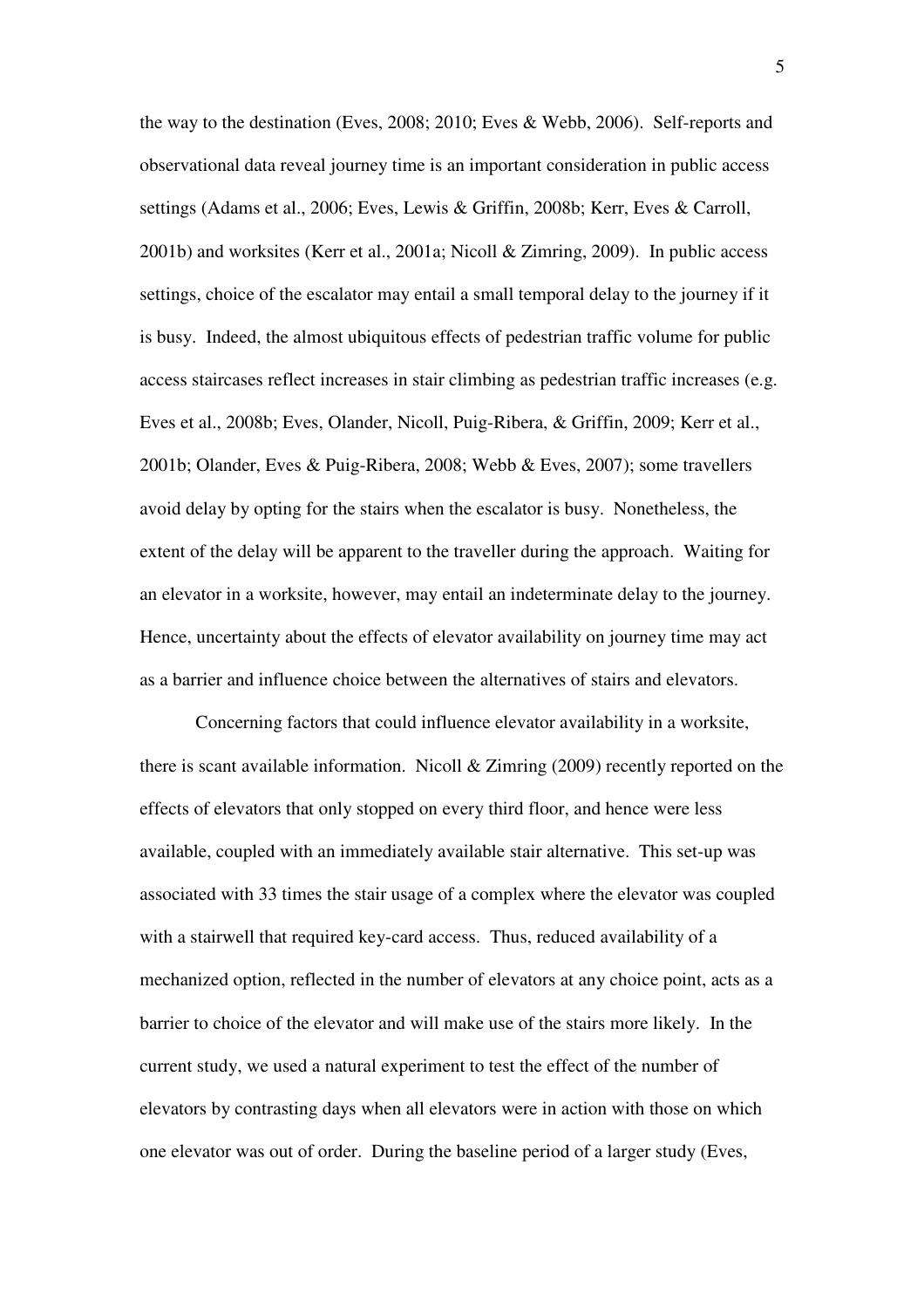Olander, Webb, Griffin, & Chambers, 2010; Olander & Eves, 2010), one of the bank of elevators was intermittently out of order. It was predicted that both stair ascent and descent would be increased when one elevator was out of order and hence unavailable.

 Concerning the social environment, no previous studies have assessed pedestrian movement within buildings. Nonetheless, the number of people in the building at any point in time, i.e. building occupancy, may affect elevator usage throughout the building; the more journeys required of the elevator, then the less likely it is to be available at a particular point-of-choice. As a result, increases in building occupancy would act as a barrier to elevator choice and increase the number of individuals choosing the stairs as a faster alternative. Hence, we hypothesized that increased building occupancy would be associated with increased stair usage. Additionally, building occupancy, and the demands on the elevators, may be linked with time of day. As employees arrive for work in the morning, building occupancy will increase, with a further increase reflecting any visitors arriving for meetings. Around lunchtime some fluctuation can be expected as some employees leave the building temporarily for lunch or an errand. Late in the day, building occupancy is likely to decrease as employees leave their workplace. Consequently, elevator availability may be related to time of day. The majority of employees will travel up the building in the morning and travel down in the afternoon, making the elevator less available in the morning on the ground floor compared to the afternoon. Hence, we hypothesised that increased time of day would be associated with reduced stair usage.

 In addition to the above effects of pedestrian movement within the building, momentary pedestrian traffic at the choice point may influence stair and elevator choices. While pedestrian traffic volume has consistently been associated with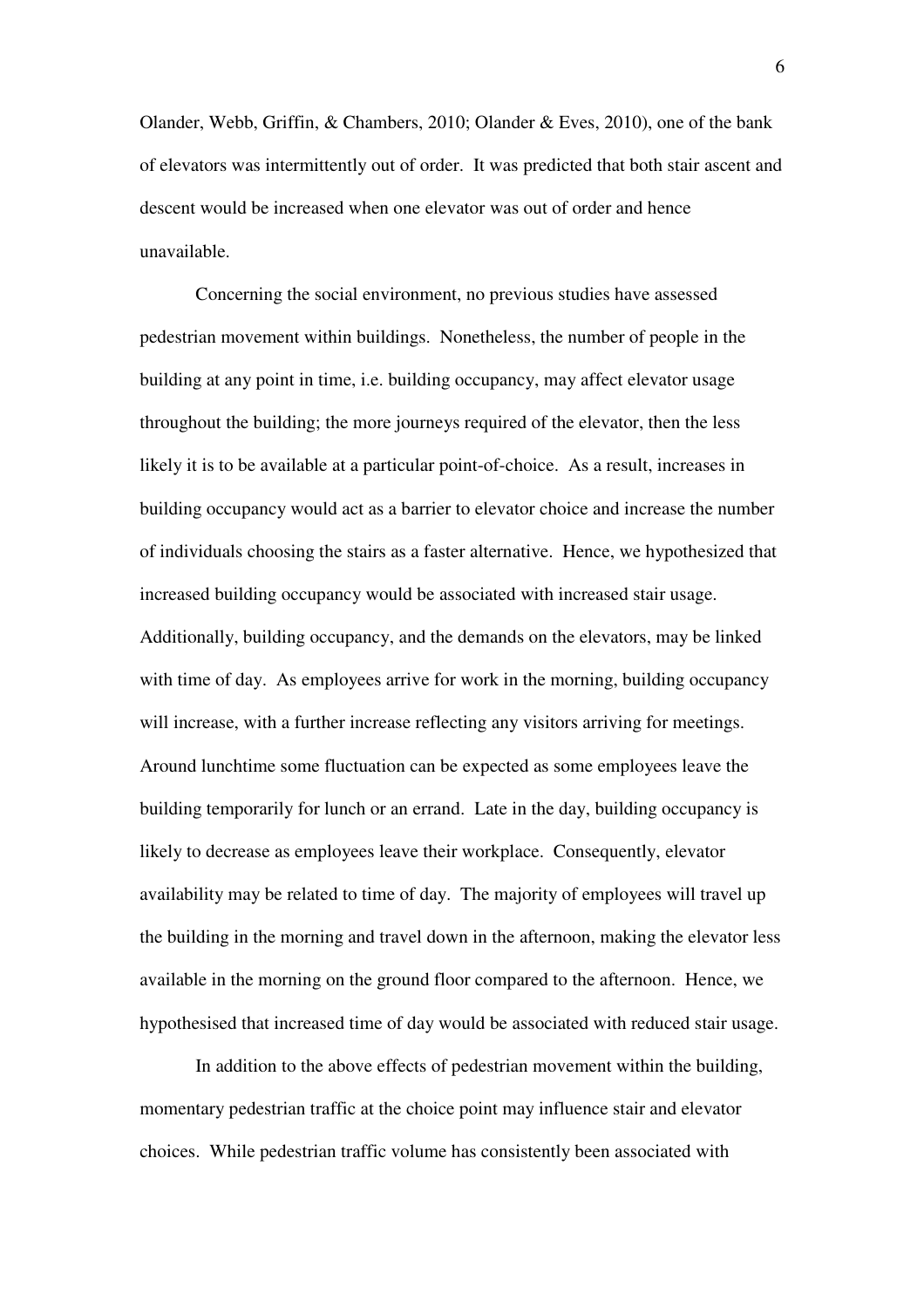greater stair climbing in public access settings (Eves et al., 2008b, 2009; Kerr et al., 2001b; Olander et al., 2008; Webb & Eves, 2007), the opposite effect has been reported in one previous worksite study though it was not replicated in a follow-up (see Kerr et al., 2001a). In a worksite, an employee arriving at the elevator may find a colleague already waiting for a summoned elevator. As a result, the waiting time for the elevator is likely to be reduced compared to if it had not been summoned and the arriving employee may take advantage of this. Indeed, the role model provided by a stranger waiting for the elevator may bias any arriving employee to choose the same option (Adams et al., 2006; Webb et al., 2010). Social interaction with any waiting colleagues could also reduce the likelihood of stair usage; observations of a public access setting reveal social groups, i.e. those talking or interacting, are less likely to take the stairs than individual travelers (Adams et al., 2006). Similarly, when two or more employees arrive at the elevator together, an individual's choice may be influenced by any accompanying colleague who is unwilling or unable to take the stairs. The net outcome of these effects of momentary traffic would be to reduce the number of individuals choosing the stairs. Therefore, we predicted that increases in momentary pedestrian traffic would be associated with reduced stair use.

 In summary, this study assessed the direction and magnitude of the effects of contextual factors that might influence stair use in a worksite for the first time. The primary aim was to model the contribution of factors related to elevator availability on stair and elevator usage at the ground floor. Both stair ascent and descent were measured at the ground floor with automated counters that tallied the number of employees using the stairs and elevators every minute. Whilst many studies in worksites have combined stair ascent and descent in their analyses (see Eves & Webb, 2006), the direction of travel was separated in the current study. Stair ascent uses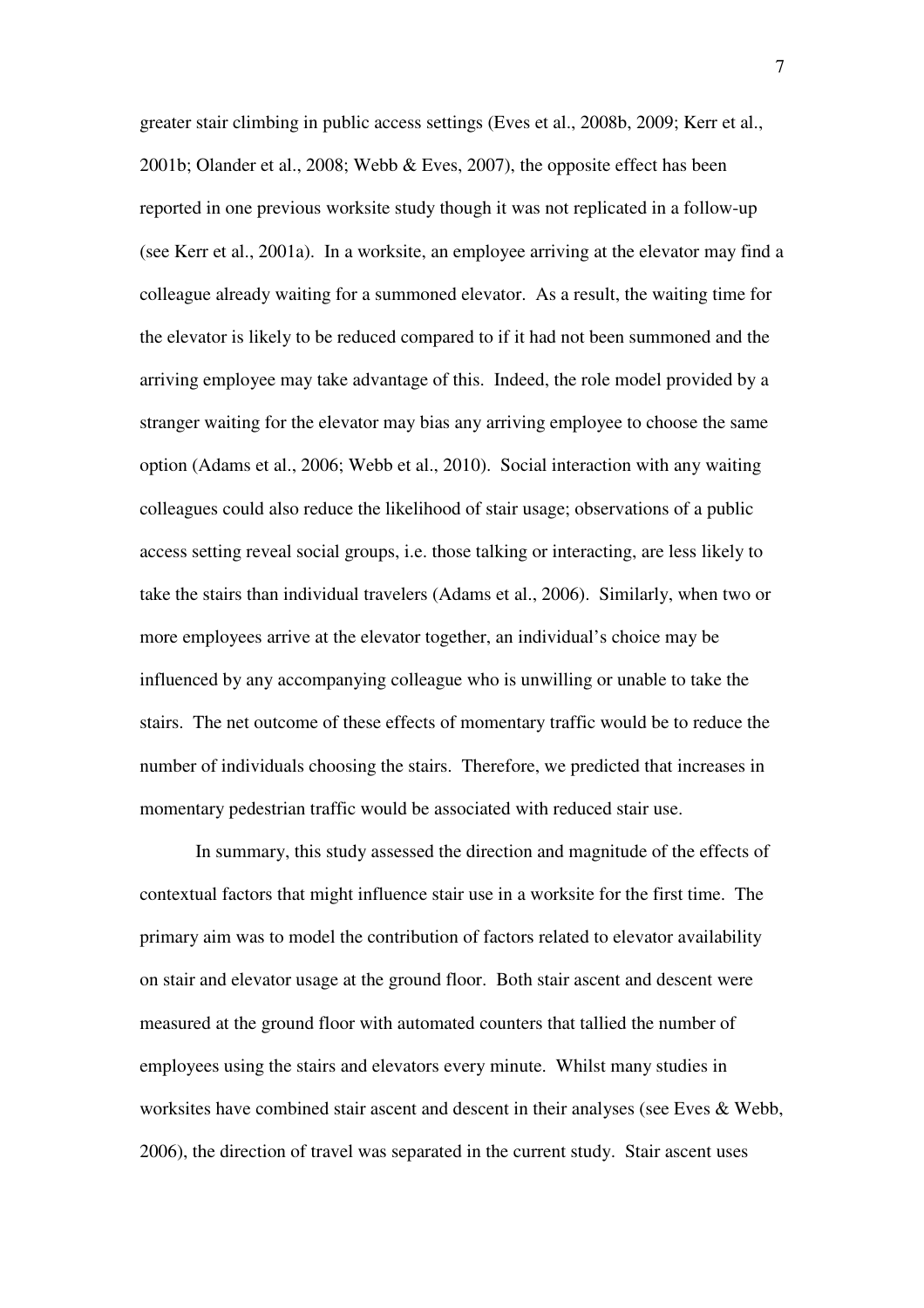two-three times the energy of stair descent, a fact that may explain the consistently higher rates of stair descent than ascent in buildings (e.g. Boutelle et al., 2001; Eves et al., 2006; Kerr et al., 2001a). Importantly, increased stair climbing offers a greater public health dividend than stair descent and hence is the preferred target (Eves et al., 2006; Eves & Webb, 2006). To assess building occupancy, we kept a running tally of individuals entering the building minus those leaving it, using the same automated counters to provide a continuous measure of the number of individuals in the building at any point in time. Time of day was operationalized as the cumulative minutes from the start of monitoring such that higher numbers occurred later in the day. While pedestrian traffic volume has been measured previously as the total number of pedestrians in successive 30 minute periods (Kerr et al., 2001a, 2001b) or the number leaving each train (Eves et al., 2009; Olander et al., 2008), the minute-by-minute measures here provide a better index of momentary pedestrian traffic at the point-ofchoice. In summary, it was predicted that a reduced number of elevators and increased building occupancy would be associated with increased stair use. In contrast, we hypothesized that increasing pedestrian traffic and time of day would be associated with reduced stair use.

 A secondary aim was to directly assess the relationship between elevator waiting time at the ground floor, building occupancy and time of day. In a follow-up study, we measured waiting time from the moment the elevator button was pressed until an elevator door opened. Waiting time was regressed against building occupancy and time of day. We predicted effects consistent with those on stair usage; waiting times would be positively related to building occupancy and negatively related to time of day.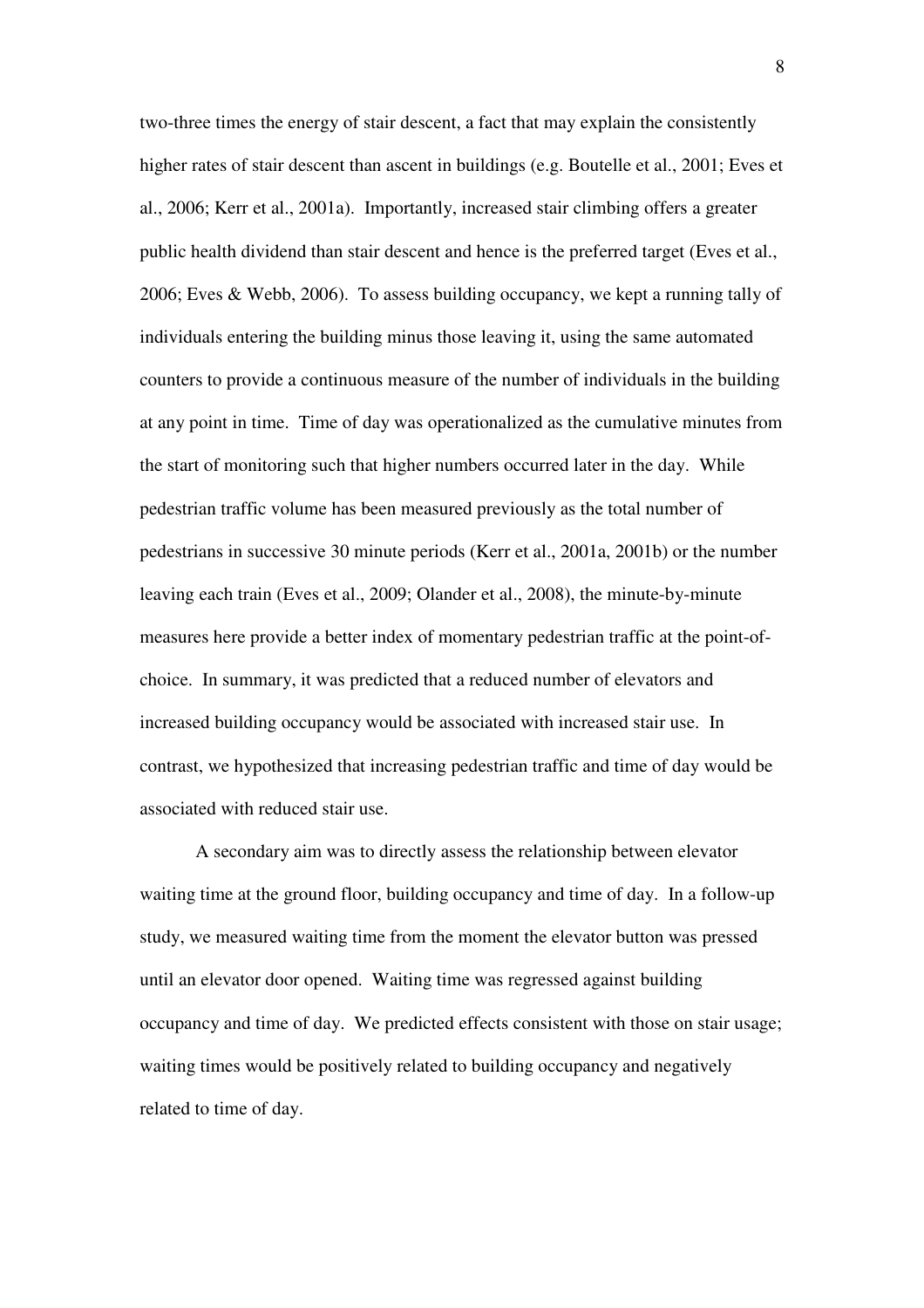#### **2. Material and methods**

#### 2.1 Participants and setting

This study took place in a 12-floor worksite where most employees ( $N=803$ ; 50.9%) male) had desk-based work duties. The building had four elevators and one stairwell; two elevators were positioned on either side of the central stairwell. Signs with LEDs above the elevators indicated their location within the building.

## 2.2 Materials

Employees entering and exiting the ground floor elevators and stairwell were recorded by unobtrusive automatic counters. These counters used two infrared beams in the horizontal plane and purpose built circuitry to distinguish the order in which the beams were broken. Thus, entry could be distinguished from exit for both the elevators and the stairwell. The output of this circuitry was stored on data loggers (µlogger RVIP, Zeta-tec, England), one for entry and one for exit which counted the number of pulses occurring each minute. One set of counters monitored the stairwell and two sets of counters monitored the elevators, one set for each pair of elevators positioned either side of the stairwell. The correlation between direct observations and automatic counts.min<sup>-1</sup> for employees entering and exiting the stairs were  $r(249)$ = .943 and  $r(249) = .952$  respectively, with equivalent correlations,  $r(321) = .932$  and  $r(321)$ = .935 for those entering and exiting the elevators (all p <.001). Follow-up assessments revealed excellent inter-observer reliability for the observations of behavioral choice (average kappa=0.98, range 0.97-1.00).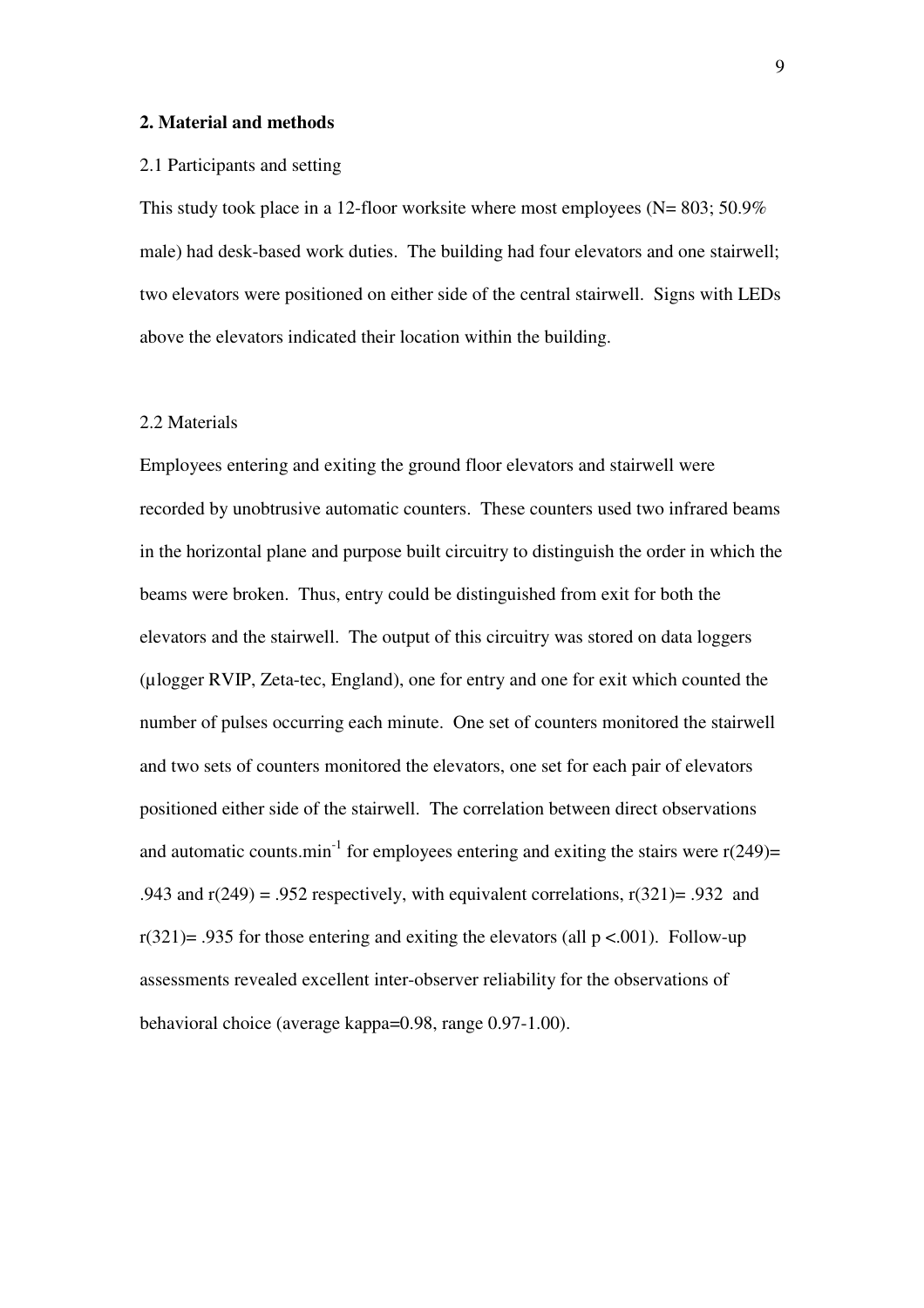#### 2.3 Procedure

Monitoring took place every weekday between 7am and 7pm, with 16 nonconsecutive days of four elevators available and 8 non-consecutive days of three elevators available. These time periods were chosen as the majority of employees worked between these hours, though some individuals entered the building before 7am (mean = 43 individuals, range 30-61). In addition to separate counts of stair and elevator use per minute for ascent and descent, two further measures were computed. Momentary pedestrian traffic for ascent and descent was operationalised as all individuals moving in each direction, irrespective of the mode of transit. Preliminary inspection revealed that pedestrian traffic values higher than  $20 \text{ min}^{-1}$  were outliers (0.4% of data) and these data points were excluded from analyses. Building occupancy, i.e. the total number of individuals in the building at any point in time, was calculated by subtracting the number of individuals exiting the building from the number who had entered within that minute and adding the result to those who were already in the building. Time of day was operationalized as cumulative minutes from the start of monitoring such that it ranged from 0 (7am) to 719 (6.59pm).

 In the follow-up study, elevator waiting time was measured with a stop watch as the time from when the elevator button was first pressed until the time an elevator door opened. Measurements were made for 30 minute periods throughout one day, starting each hour to cover the period 7am to 6pm, resulting in 257 separate measures of time to wait for an elevator. These times were averaged over five minute periods to produce a mean elevator waiting time prior to analysis so that waiting times could be compared with mean building occupancy and cumulative minutes over the same five minute periods. The study was approved by the School of Sport and Exercise Sciences Safety and Ethics Subcommittee at the University of Birmingham.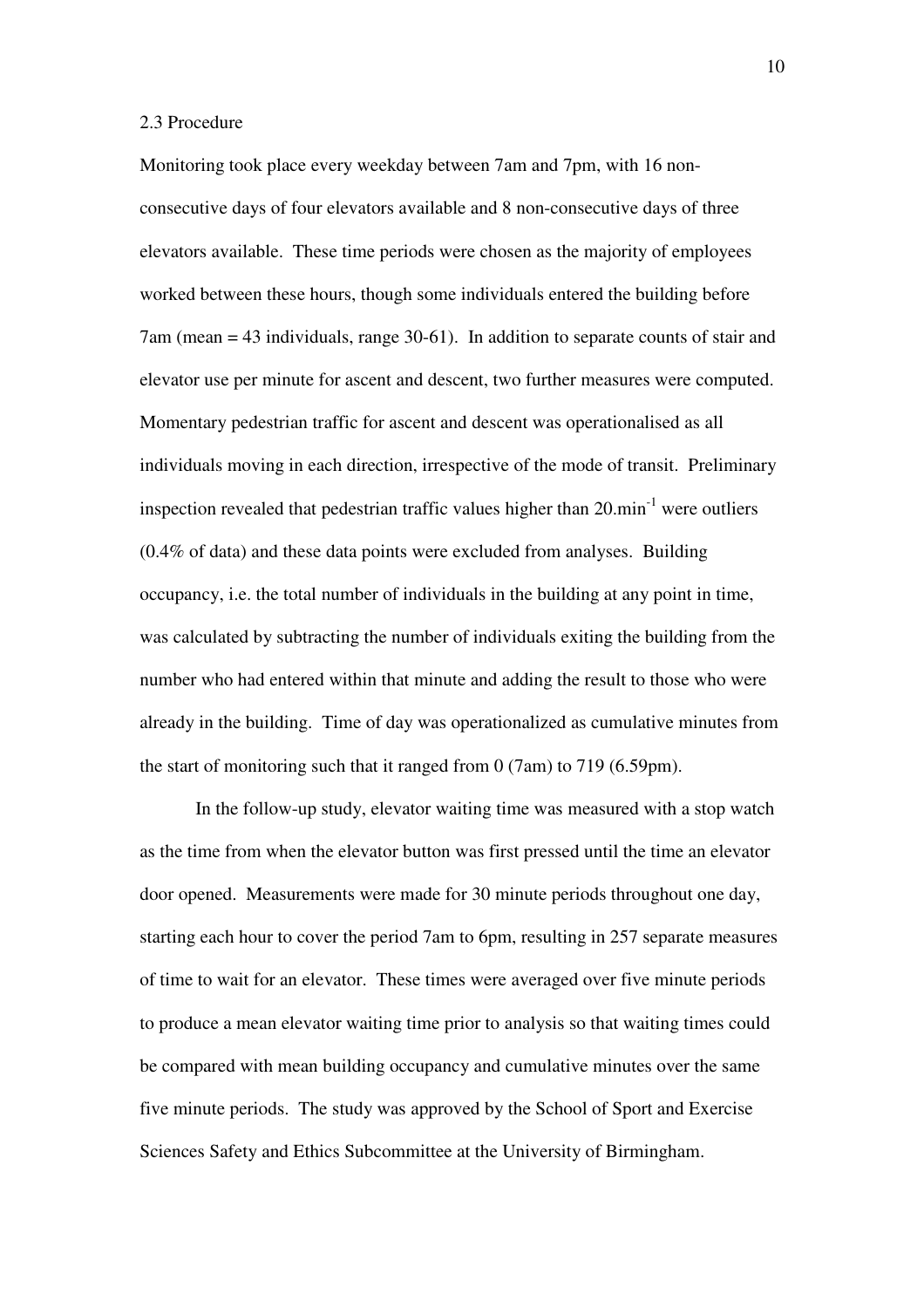## 2.4 Statistical Analyses

Logistic regression was used to analyze stair vs. elevator choice with the potential predictor variables of elevator availability, building occupancy, time of day and pedestrian traffic. Prior to analysis, building occupancy, time of day and pedestrian traffic were standardized to a maximum score of one by dividing each measure by the maximum value obtained. This standardization facilitated comparison of the odds ratios with those for binary variables. Elevator waiting times were subjected to a natural log transformation to improve the distribution and analyzed by multiple regression with building occupancy and time of day as predictor variables.

#### **3. Results**

Figure 1 depicts the mean percentage ascending and descending to and from the ground floor respectively at each hour throughout the day and the mean building occupancy within the same time periods throughout the study. The data are averaged over hourly intervals and plotted for the mid-point of each interval, e.g. 7.30 am. As can be seen, a consistent shape emerged for building occupancy, with an inverted-U shape reflecting an increase during the morning contrasted with a decrease during the afternoon. In addition, fluctuations around lunchtime were apparent. Inspection of the bar part of the figure reveals complimentary data; ascent predominated in the morning as the building filled whereas descent increased in the afternoon as the building emptied.

 A total of 46,129 counts for ascent (67.9% of those when 4 elevators were available) and 44,109 counts for descent (67.7% of those when 4 elevators were available) were recorded. Figure 2 depicts mean percentage of individuals using the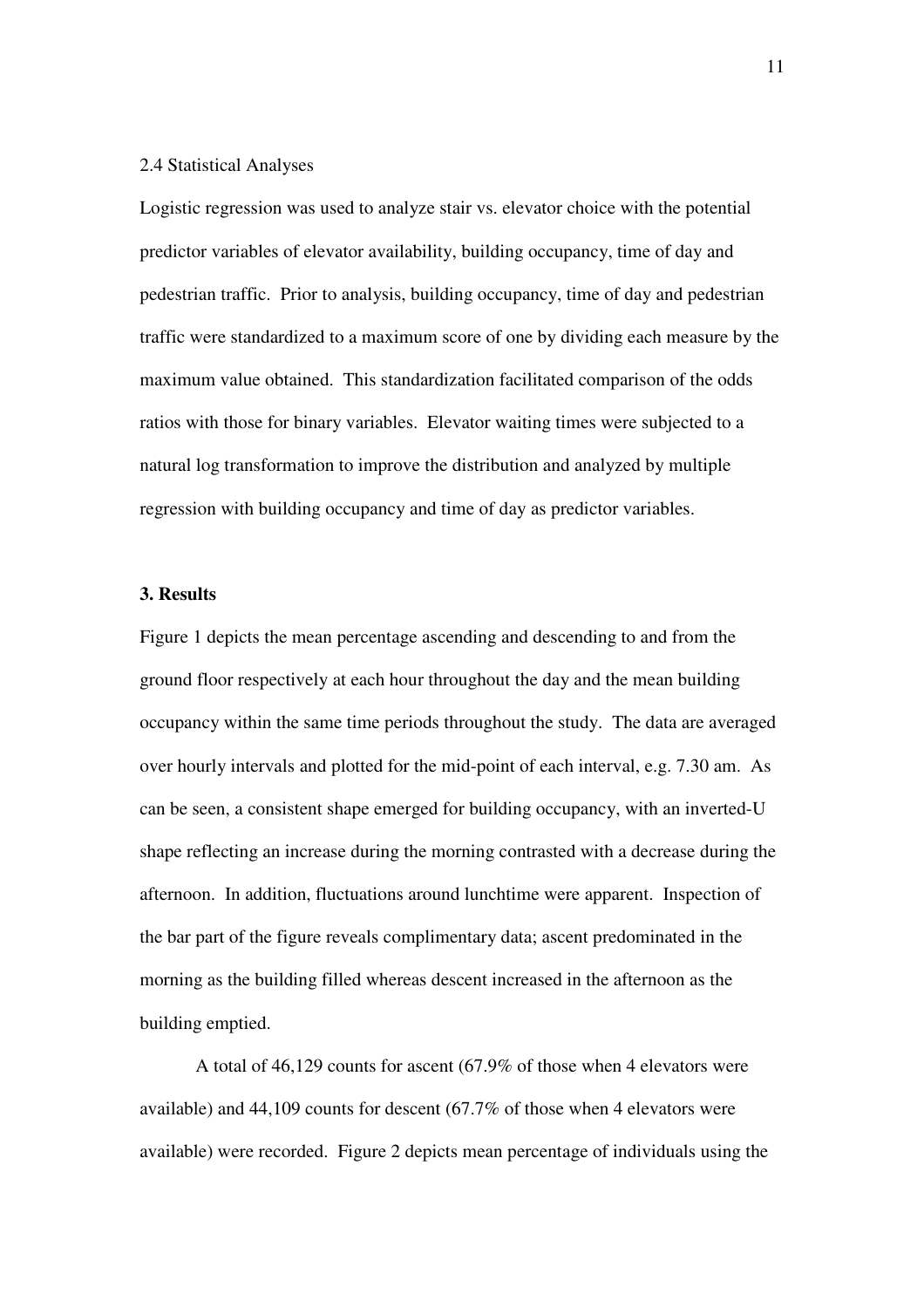stairs for ascent and descent throughout the study. Similarly to building occupancy in figure 1, stair use peaked around lunchtime and then decreased in the afternoon. In addition, it appears that, overall, stair use decreased below the morning levels during the afternoon.

 The omnibus logistic regression on stair use, controlling for building occupancy, time of day and pedestrian traffic, revealed a main effect of elevator availability (Odds Ratio (OR) =1.13, 95% Confidence Interval (CI)= 1.08-1.19, p<.001) and a significant interaction between elevator availability and direction of travel (OR=1.20, CI 1.12-1.27,  $p<0.01$ ). Consequently, ascent and descent were analyzed separately. Table 1 summarizes the results of these analyses.

 More individuals climbed the stairs when only three elevators were available (26.2%) compared to when four elevators were available (23.7%). Similarly, use of the stairs for descent was more common when there were three elevators available (34.2%) than four (28.0%). As can be seen from table 1, the confidence intervals for the effects of elevator availability on ascent and descent do not overlap, reflecting a greater effect of availability on descent than ascent. This explains the interaction term in the omnibus analysis.

 In addition to these effects of elevator availability, building occupancy was positively associated with stair usage for both ascent and descent as predicted, with equivalent ORs for each direction of travel. Finally, pedestrian traffic and time of day were negatively associated with stair usage. Increasing time of day was associated with greater reductions on stair usage for ascent than descent, reflected in the nonoverlapping CIs of the respective ORs.

 Regression analysis for the follow-up study measuring elevator waiting times (mean  $= 6.85$  s,  $SD = 6.24$ ) revealed effects consistent with the results in table 1. That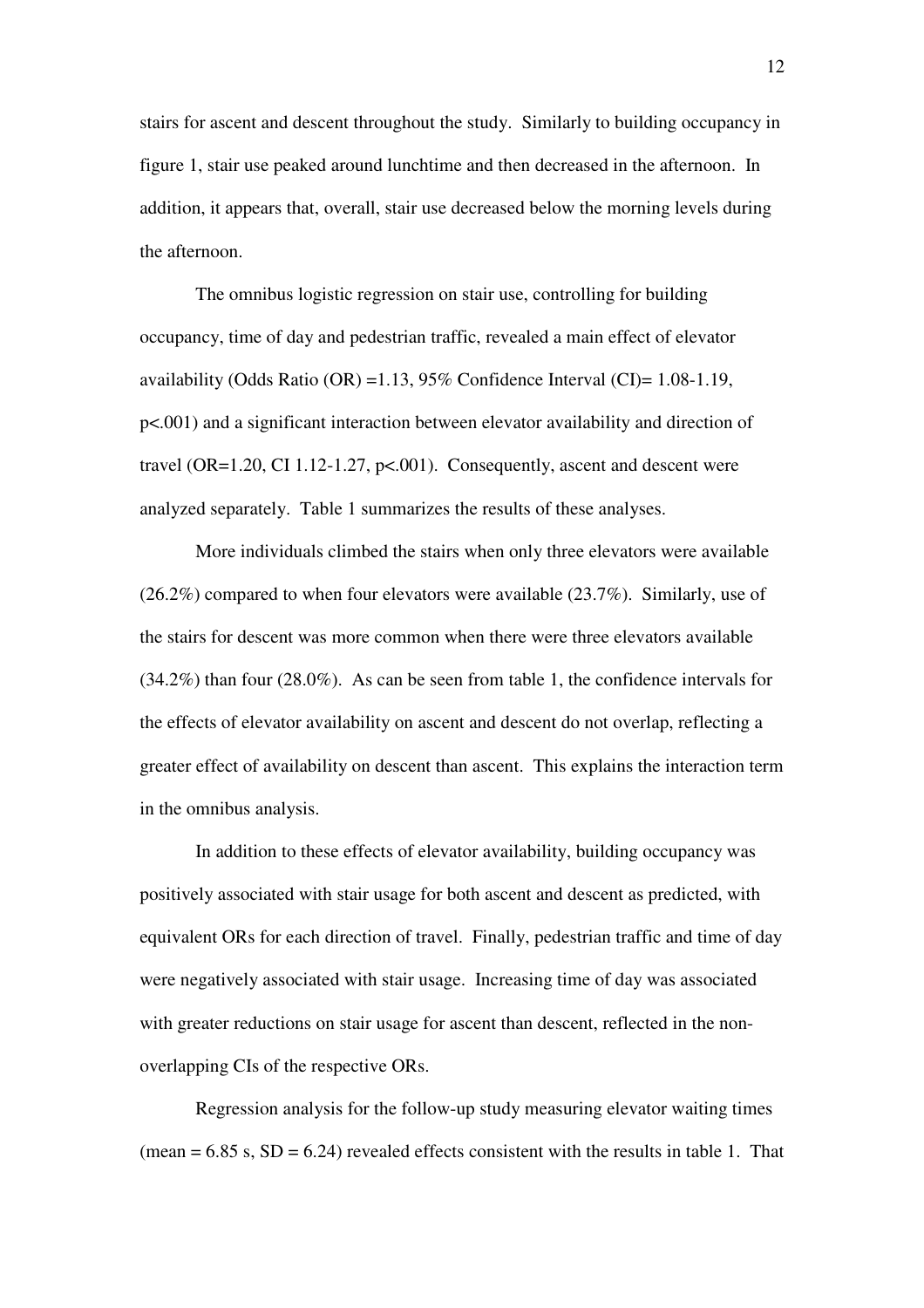is, the waiting times were of intermediate duration in the morning (7-10am; 6.74 s,  $SD=3.94$ ), peaked in the early afternoon (11am-2pm; 9.89 s,  $SD=7.93$ ) and then decreased to be at their lowest in the late afternoon (3-6pm; 3.36 s SD=4.24). Building occupancy and time of day significantly predicted elevator waiting time  $(F(2,65)=19.27; p<.001)$ , accounting for 35.3% of its variance. A positive effect for building occupancy (β=.501, p<.001) contrasted with a negative effect for time of day  $(\beta = .521, \text{ p} < .001).$ 

#### **4. Discussion**

In summary, this study revealed increased stair use when one elevator was out of order consistent with predictions. These effects of elevator availability were greater for descent than ascent. Minute-by-minute measurements provided novel insights into the effects of building occupancy, time of day and momentary pedestrian traffic on stair use within buildings. As predicted, building occupancy was positively associated with stair use in the main study and elevator waiting time in the follow-up study. Conversely, time of day was negatively associated with stair use and elevator waiting times, with greater effects of time of day for stair ascent than descent. Finally, momentary pedestrian traffic was associated with reduced stair use as expected.

# 4.1 Factors influencing elevator availability

The physical environment, i.e. number of working elevators, and the social one of building occupancy influenced stair use. Both these factors may reflect availability of the elevator acting as a barrier to its use. A reduction in the number of working elevators and increases in building occupancy would both be associated with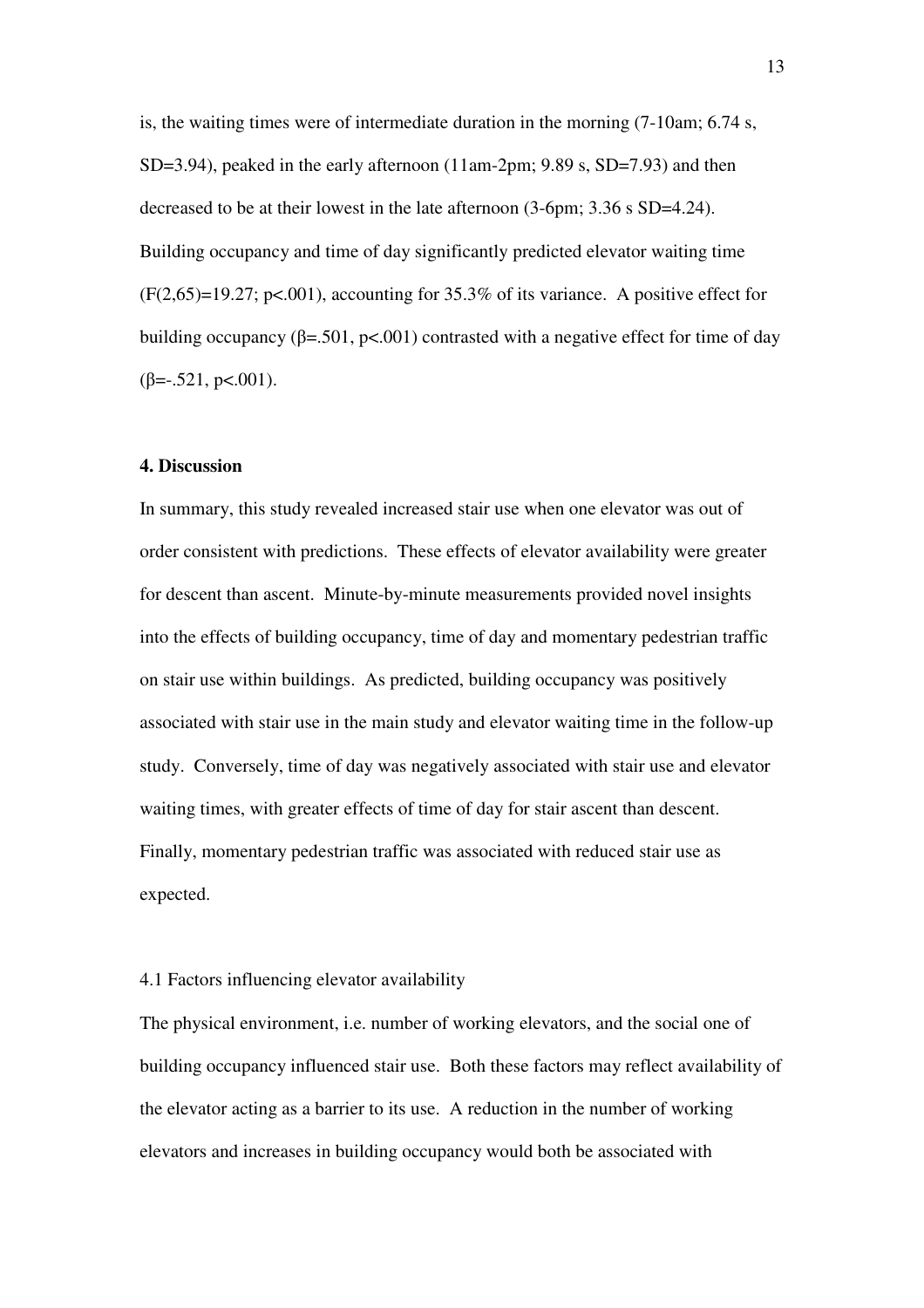increased demand for the elevators throughout the building. As a result, an elevator would be less likely to be available at the ground floor point-of-choice, resulting in longer waiting times. The follow-up study confirmed the positive effect of building occupancy on waiting times. As outlined in the introduction, time to complete the journey is an issue for pedestrians (e.g. Eves et al., 2008b; Kerr et al., 2001a, 2001b). Factors which increase waiting time for the elevator, and hence journey time, act as barriers to elevator use. The resultant increase in the alternative option, namely the stairs, is consistent with effects of barriers to elevator use provided by structural aspects of the building (Nicoll & Zimring, 2009) or slowing of door closing time (van Houten, Nau & Merrigan, 1981). Demands on the elevators will affect the speed at which they travel between floors, and hence their availability at the choice point. Thus, increases in building occupancy will increase the delay to the journey associated with waiting for the elevator. Further, any information provided to a traveler of the elevator's location within the building by a display above the door will provide information about this delay and should influence the choice of both alternatives; employees report that they choose the faster alternative in workplaces (Kerr et al., 2001a).

 The overall negative effects of time of day on stair use may, in part, also reflect availability of the elevator. Ascent into the building by both stairs and elevators increased during the morning and decreased in the afternoon (see figure 1). An ascending elevator that is moving away from the point-of-choice at the ground floor is likely to entail a greater delay for arriving travelers than one descending. Once again, information about the direction of travel, provided above the elevator door, could inform the choice of any traveler. Further, the greater effects of time of day for ascent than descent may reflect diurnal variations in pedestrian movement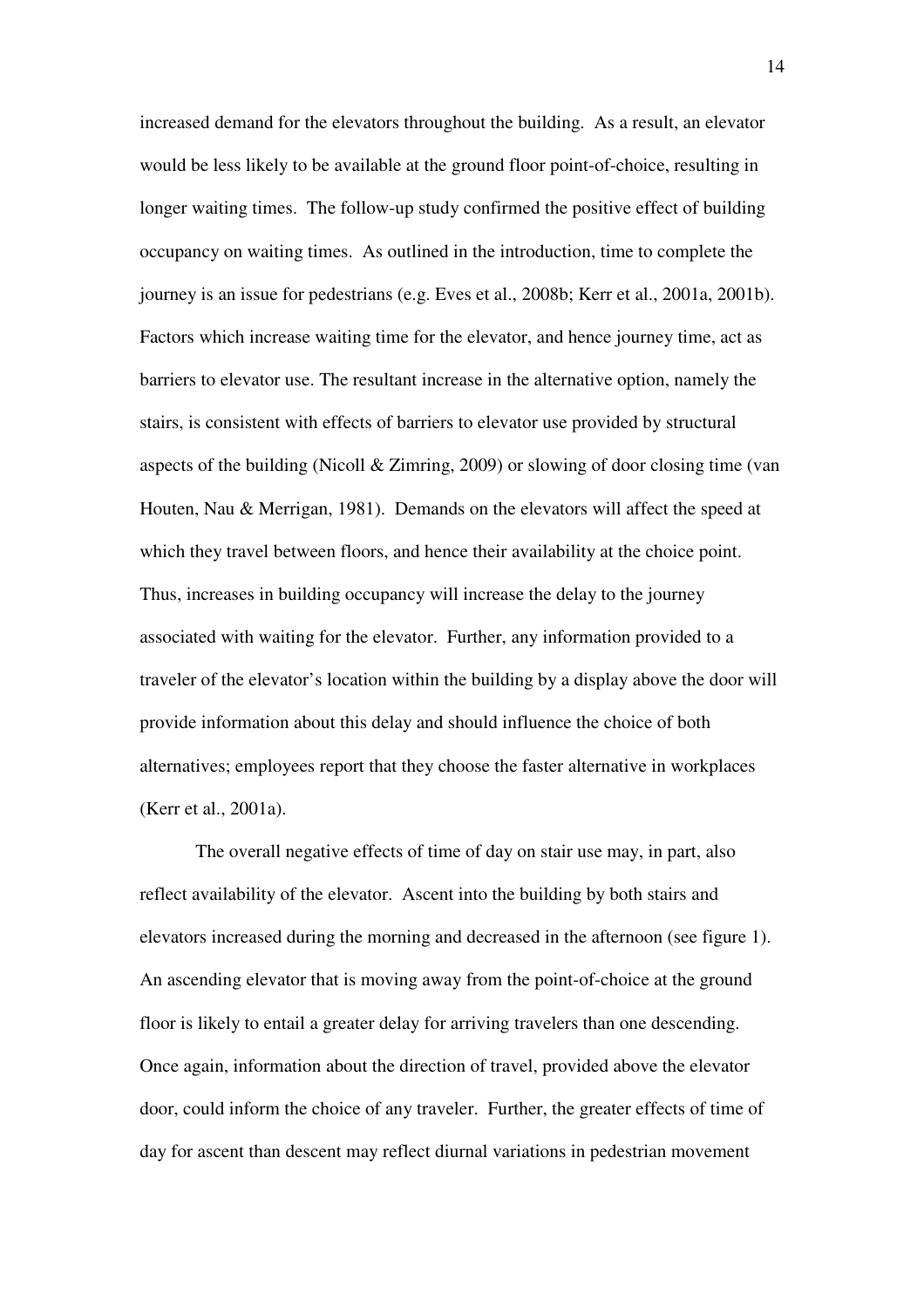within the building. As people leave the building in the afternoon, many would use the elevator and hence its availability at the ground floor point-of-choice would be increased. As a result, choice of the elevator for ascent would be facilitated. Consistent with this, the follow-up study of waiting times revealed negative effects of time of day; waiting times were shorter as the day progressed. The decrease in stair use for descent to the ground floor may reflect travelers arriving at a point-of-choice above the ground floor and finding an elevator on its way down through the building. Once again, information from signs above the elevators could amplify this effect.

## 4.2 Effects of pedestrian traffic in buildings

Concerning the effects of the immediate social environment, as opposed to building occupancy, high momentary pedestrian traffic decreased use of the stairs for both ascent and descent. As outlined in the introduction, a colleague who has summoned the elevator, social interaction with that colleague or the role model provided by someone waiting could reduce use of the stairs. Additionally, groups traveling together (Adams et al., 2006) or any constraints imposed by the least mobile within the group could lead an individual traveler to take the elevator. While this finding replicates one previous workplace study for stair ascent (Kerr et al., 2001a), the same study reported no effects of traffic on stair descent. This discrepancy may reflect the restricted monitoring of Kerr et al. (2001a); stair and elevator use was only measured between 8-10am and 12-2pm when overall more individuals ascend than descend the building, irrespective of the method chosen for the journey (Eves et al., 2006; see also figure 1). The current study, however, measured stair/elevator descent throughout the day, including late afternoon when levels of descent were at their highest. From a broader perspective, minute-by-minute measurements of pedestrian traffic in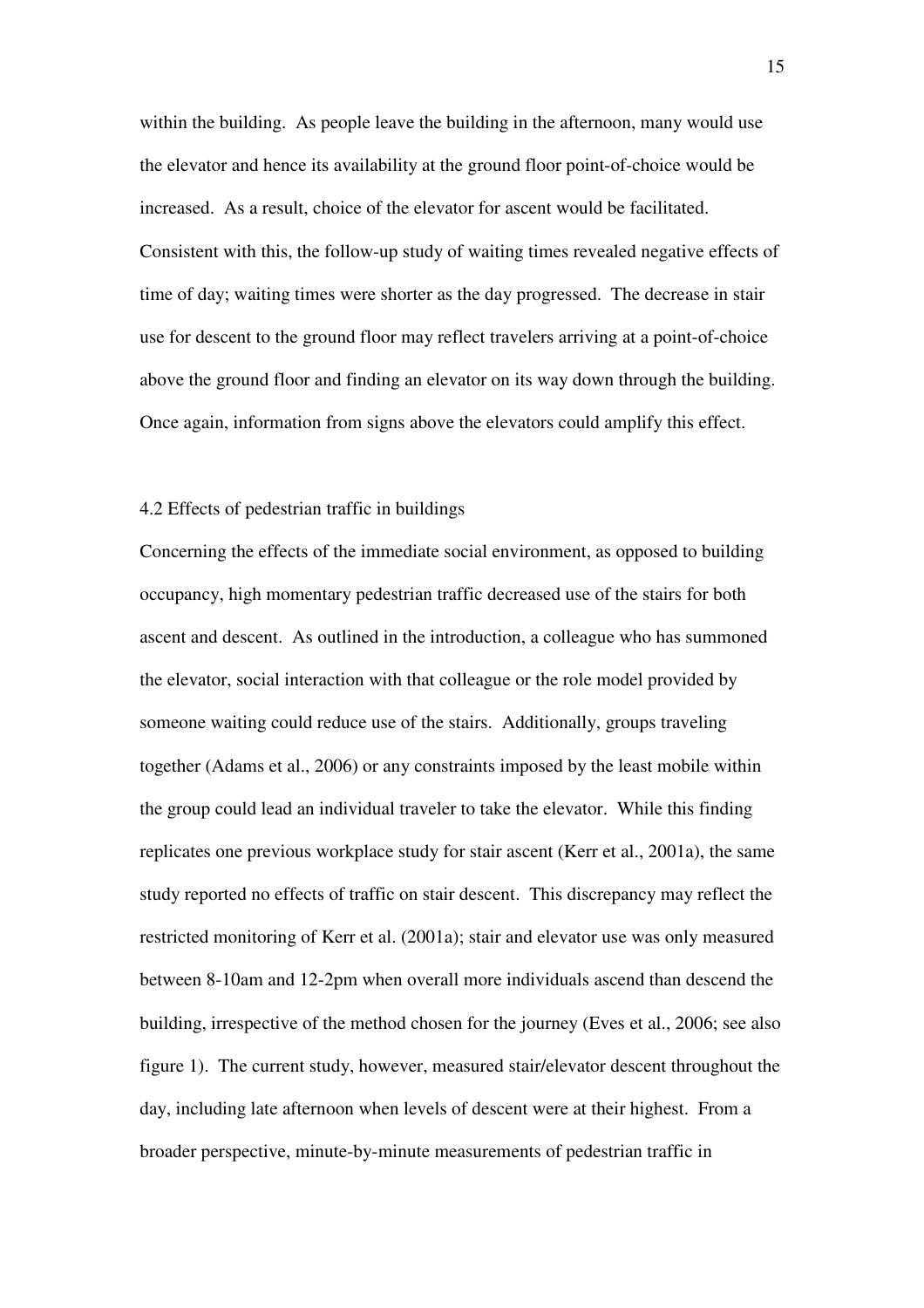buildings reveal opposite effects of traffic to those reported in public access settings (Eves et al., 2008b; Eves, et al., 2009; Kerr et al., 2001b; Olander et al., 2008; Webb & Eves, 2007). As this negative effect of traffic on stair use has been reported in two different buildings, it is not an effect specific to the building employed for this study (see also Eves, Webb, Griffin & Chambers, 2010). Consequently, encouraging individuals to act as role models who climb stairs rather than ride elevators may be a fruitful approach to increase the behavior of stair climbing (c.f. Andersen, Bauman, Franckowiak, Reilley & Marshall, 2008).

#### 4.3 Implications for intervention success

This is the first study to use minute-by-minute measurements to quantify the effects of building occupancy, time of day and pedestrian traffic on stair use. It is informative to contrast the magnitude of these contextual, environmental effects with intrapersonal factors associated with a desire to improve health and be more physically active. Point-of-choice interventions in worksites target these intra-personal factors, with increased stair climbing the preferred outcome given its greater physiological intensity (see Eves & Webb, 2006). The three published studies that successfully increased stair climbing promoted health and fitness (intervention  $OR = 1.05$ , Marshall et al., 2002), cardiovascular health ( $OR = 1.19$ , Eves et al., 2006) and calorific expenditure (OR=1.20, Olander and Eves, in press). The sample size weighted mean of these studies is a modest OR of 1.08. Three studies report effects specific to stair descent (OR=1.15, Eves et al., 2006; OR=1.21 and 1.31, Kerr et al., 2001a), with a similar moderate sample size weighted mean OR of 1.18. In contrast, the effects of contextual, environmental variables were considerably larger in this study.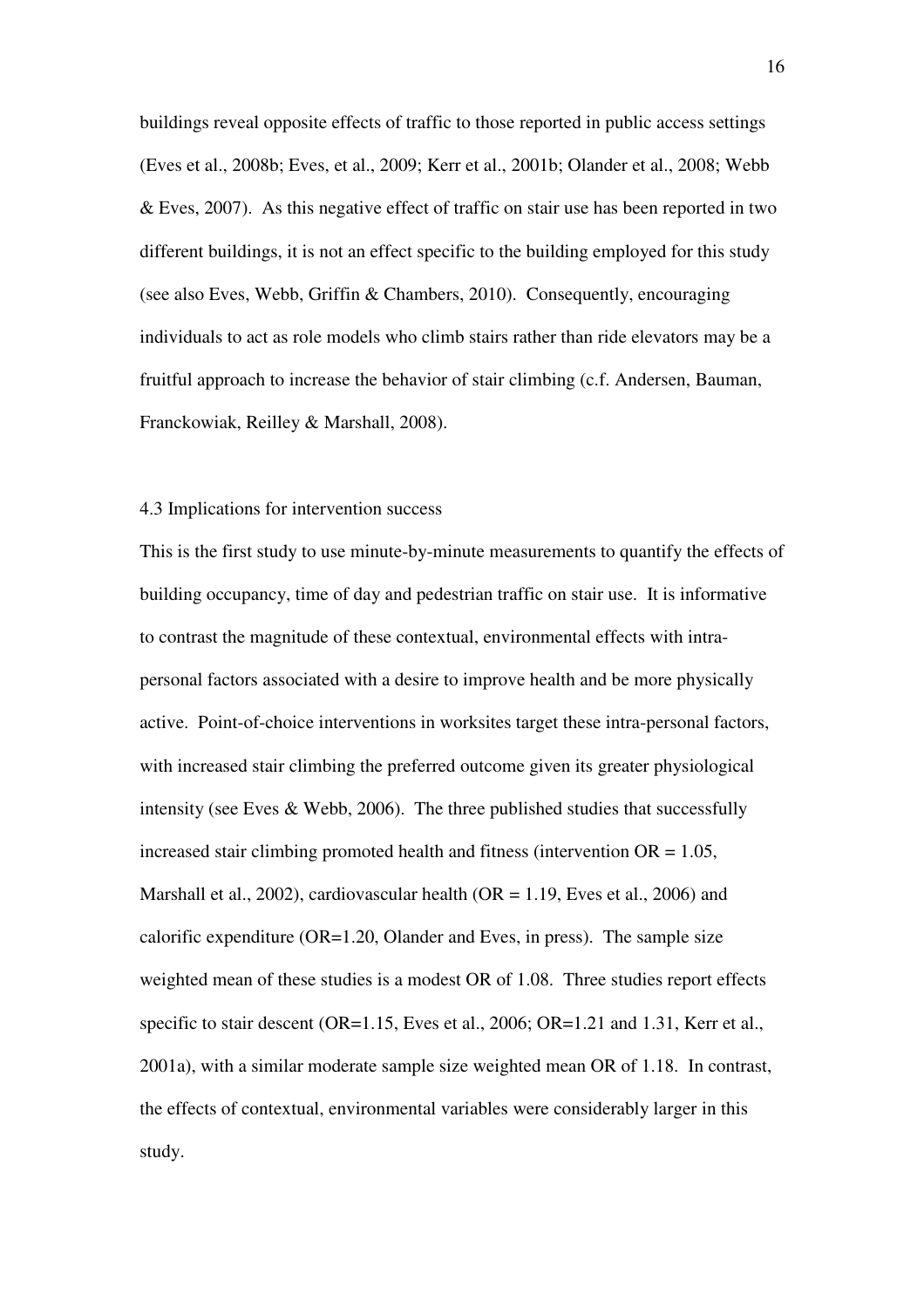Odds ratios above unity simplify comparisons between these environmental variables and the aggregated effects of interventions in previous studies. A reciprocal transformation of the ORs below unity in table 1, i.e. pedestrian traffic and time of day, is equivalent to reverse coding of the variables in these analyses. This transformation reveals that the effects of pedestrian traffic (OR=2.17) and time of day  $(OR=1.75)$ , in keeping with the effects of building occupancy  $(OR=1.90)$  were an order of magnitude greater than the modest mean effect of interventions on stair climbing (OR=1.08). Similarly for descent, effects of pedestrian traffic (OR=2.19) and building occupancy (OR=1.94) were considerably larger than the mean effects of interventions  $(OR=1.18)$ , though time of day was of comparable magnitude (OR=1.11). These comparisons reveal a key fact about stair climbing in workplaces. Contextual, environmental factors that are independent of the intervention have much greater effects on stair climbing than found with interventions targeting intra-personal factors. Failure to control for these variables in the design and subsequent analysis may restrict the ability to demonstrate effects for any intervention. Thus, the difficulty in replicating the successful stair climbing interventions on public access staircases in workplaces may simply reflect failure to partial out the influence of contextual variables.

 From a broader perspective, the data on elevator availability have obvious implications for future building design; the fewer elevators in a building, the more likely that individuals will make physically active choices to move within that building. Further, the hypothesized effects of waiting time may be helpful. Reconfiguring the elevators in existing buildings such that they travel more slowly is likely to increase stair use just as slowing door closing increased stair use in an earlier study (van Houten et al., 1981). If possible, the more radical reconfiguring of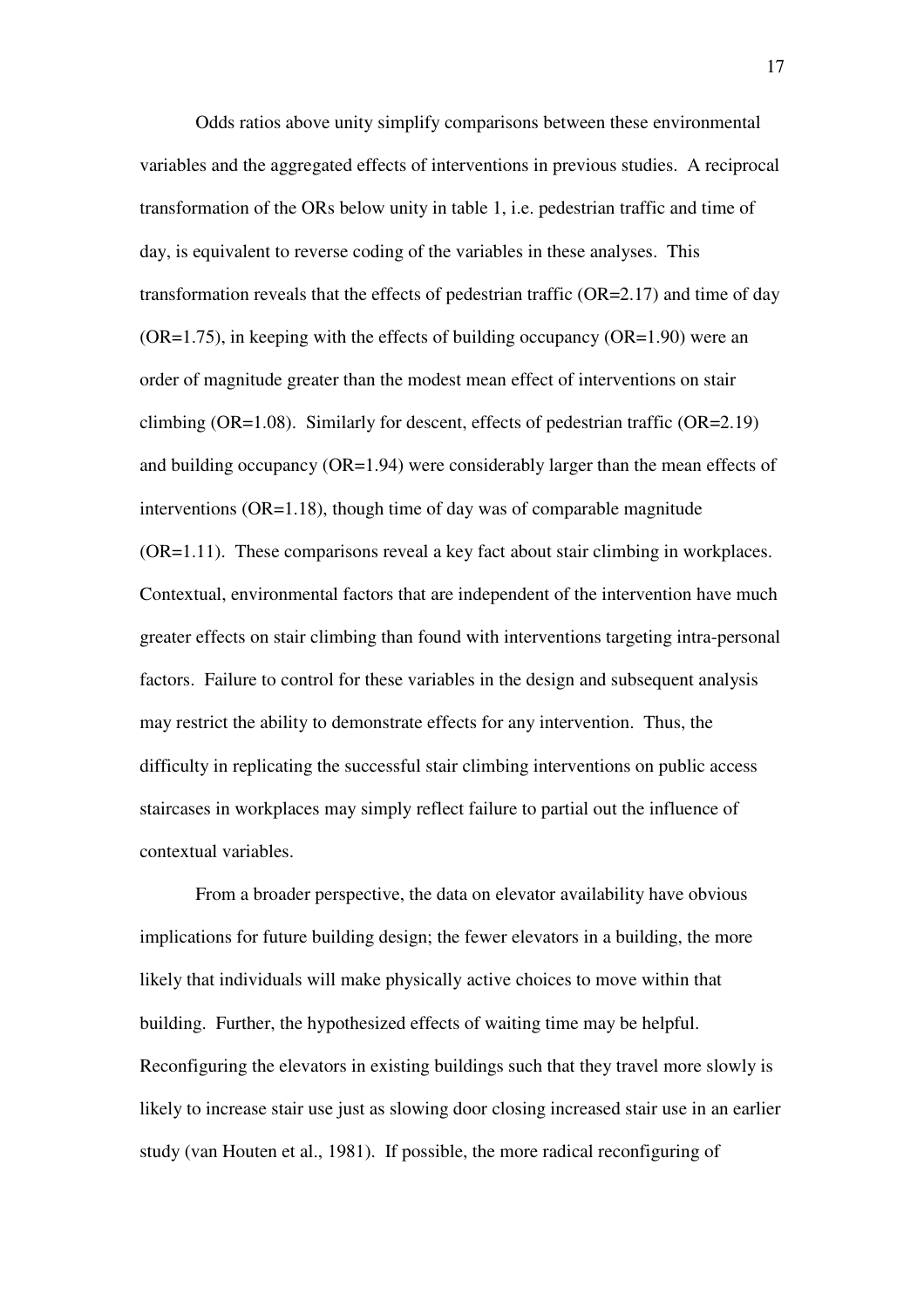multiple elevators so that some do not stop at every floor, i.e. skip-stop elevators, would have a similar effect (Nicoll  $& Zimring, 2009$ ). Collectively, these findings indicate that journey time affects individuals' stair choice, an effect that might be harnessed to encourage individuals to make the healthy choice of using the stairs. Nonetheless, the greater effects of reduced elevator availability on descent than ascent suggest that presented with skip-stop elevators, some individuals may choose to ascend above their destination and walk down. This would be consistent with the greater physiological effort required for ascent and the lower rates of stair climbing than descent found here and in other studies in buildings (e.g. Boutelle et al., 2001; Eves et al., 2006; Kerr et al., 2001a).

 Whilst the effects of elevator availability were greater for descent than ascent, the overall increase in stair use could be associated with health benefits. For example, past research has reported that by ascending and descending one flight of stairs an additional 15 times per day for 12 weeks, employees aerobic capacity increased, and their waist circumference, weight and fat mass decreased (Meyer et al, 2010). In addition, 110 climbed floors (i.e. walking to the top of the building twice a day, five days a week) corresponds to approximately 28 minutes of weekly vigorous physical activity (Meyer, Kayser & Mach, 2009), i.e. contributing about a third of the 75 weekly minutes of vigorous-intensity physical activity that is currently recommended to Americans (U.S. Department of Health and Human Services, 2008).

#### 4.4 Limitations

While automatic counters allowed minute-by-minute measurements, they monitored bodies not individuals, and consequently no demographic or other individual characteristics that may influence stair use such as weight status, presence of bags or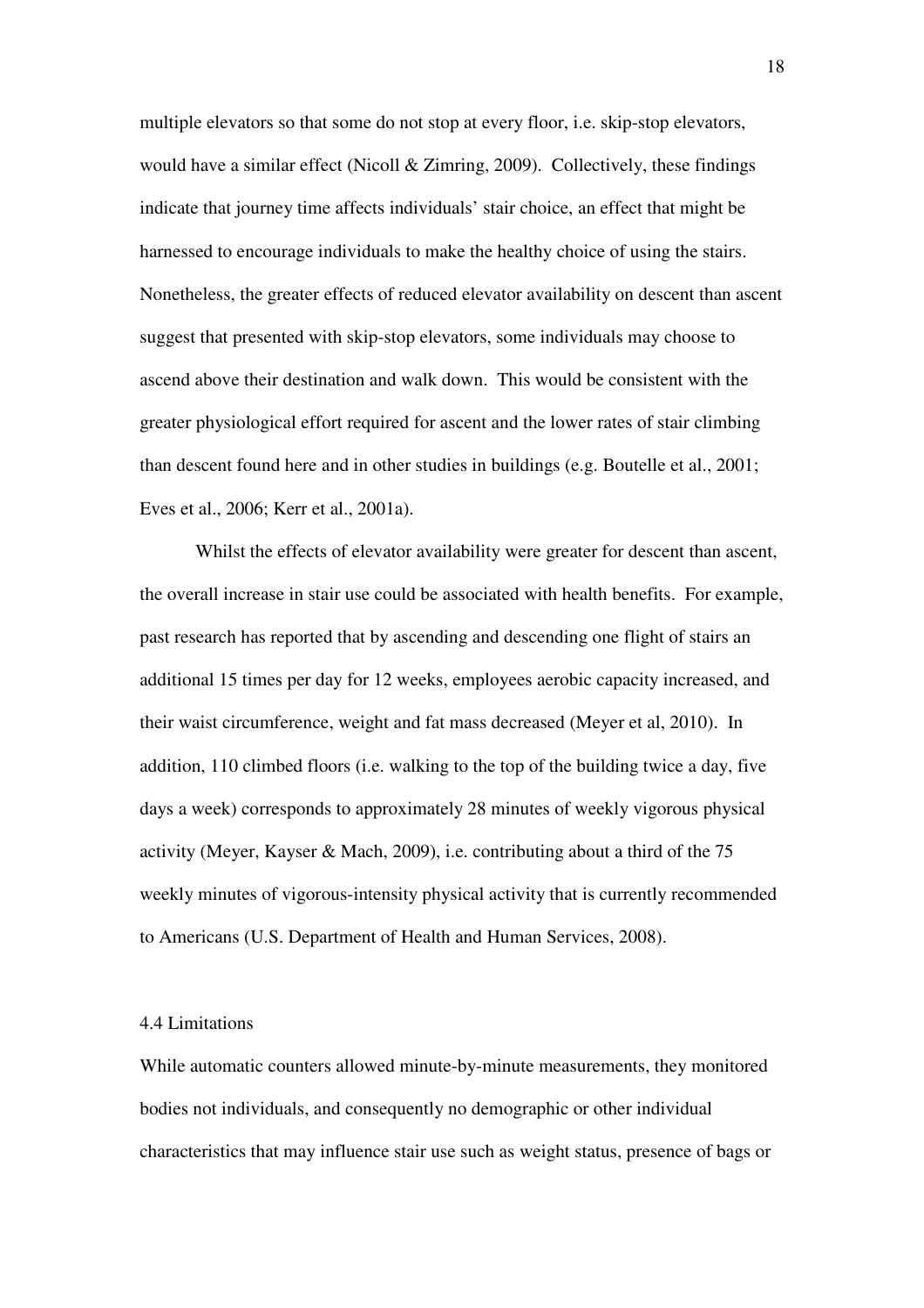type of clothing, were available. In public access settings, men, the young and those without large bags consistently take the stairs more than their comparison groups (e.g. Eves et al., 2008; 2009; Webb and Eves, 2005, 2007). The evidence in worksites, however, is mixed. Men climb the stairs more than women in three studies (Study 2, Eves et al., 2006; Kerr et al., 2001a; Olander and Eves, in press), with one study reporting the opposite (Study 1, Kerr et al., 2001a). For bags, Eves et al., (2006) and Kerr et al., (2001a; study 2) reported effects on ascent and descent whereas Kerr et al., (2001a; study 1) report no effects. Automated counters preclude any resolution to these discrepancies and studies with direct observation are required. Additionally, direct auditing could answer questions about other characteristics that have been reported to influence choice such as weight status (e.g. Eves et al., 2006) or wearing sport shoes (e.g. Adams et al., 2006). In particular, information about the clustering of individuals would facilitate interpretation of the negative effects of pedestrian traffic on stair use. Set against this limitation, the fine detail possible with automatic counters provided unique data about contextual factors with large magnitude effects on the behaviour.

 This study only measured stair and elevator use at the ground floor point-ofchoice. As height of the climb, and hence height of the building, is negatively associated with stair climbing (Eves & Webb, 2006; Olander & Eves, in press), the destination of any traveler is likely to influence the choice. An individual whose destination or start point is the sixth floor would require approximately six times more time and effort to use the stairs than an individual journeying between the first floor and the ground. Hence, measurements at the ground floor cannot assess the potential effects of journey extent and monitoring of individuals would be required to disentangle the effects of waiting time and associated effort.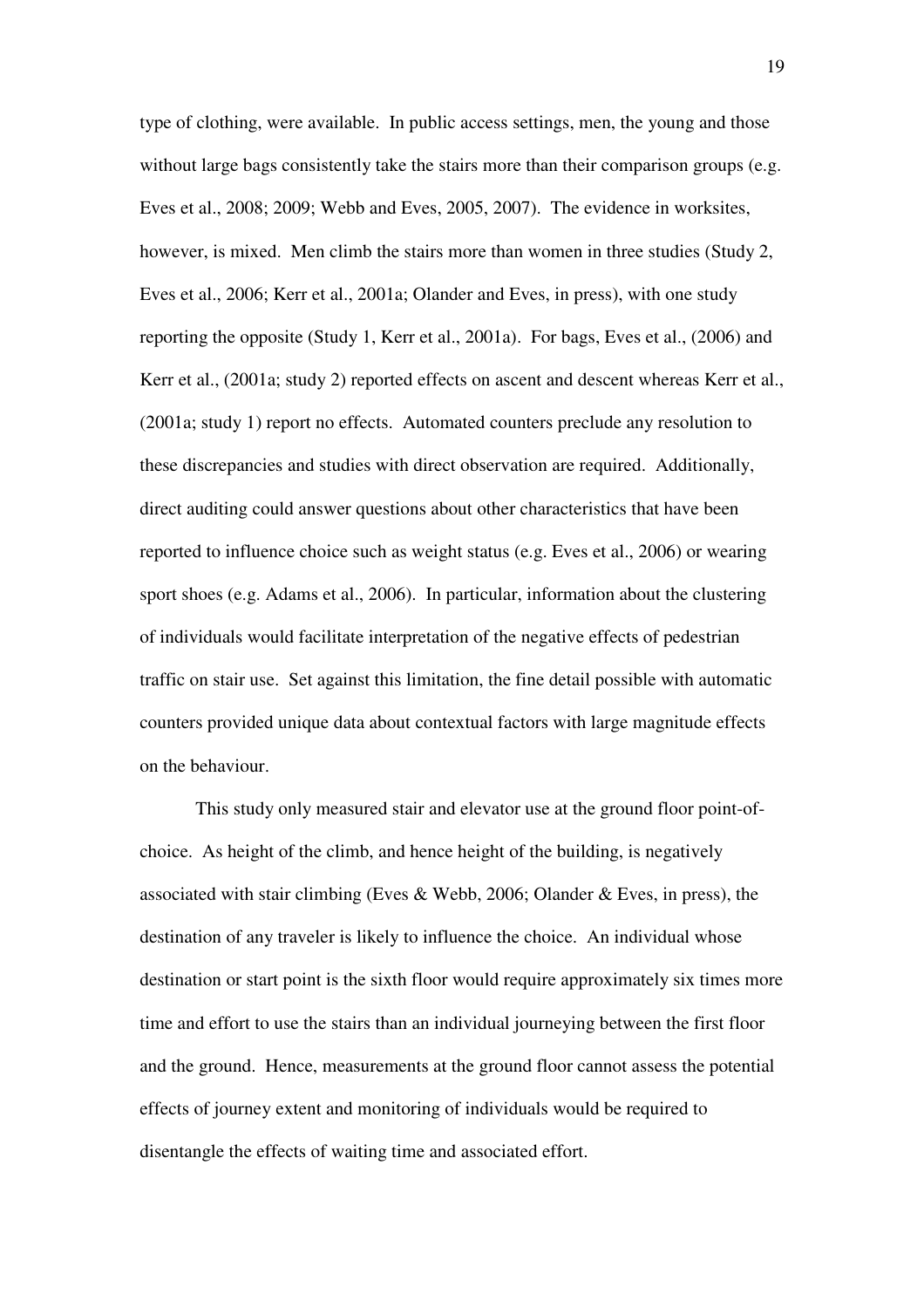Finally, logistic regression assumes independence of observations whereas it is likely that the same individuals would be observed some of the time in a worksite. It should be noted, however, that elevator availability and momentary pedestrian traffic may differ between separate choices made by the same individual and, hence, the resultant choices would be partially independent. Further, logistic regression appears the best approach to analysing the granularity inherent in binary choices at the minute-by-minute level.

## **5. Conclusions**

To date, the evidence for effectiveness of stair climbing campaigns in worksites is equivocal (Eves, 2008, 2010; Eves & Webb, 2006). Minute-by-minute measurements of the current study revealed effects of building occupancy, time of day and pedestrian traffic on stair/elevator choice. The magnitude of the effect of these variables is greater than the typical intervention effects in worksites. Consequently, researchers should control for these factors when assessing workplace stair climbing interventions.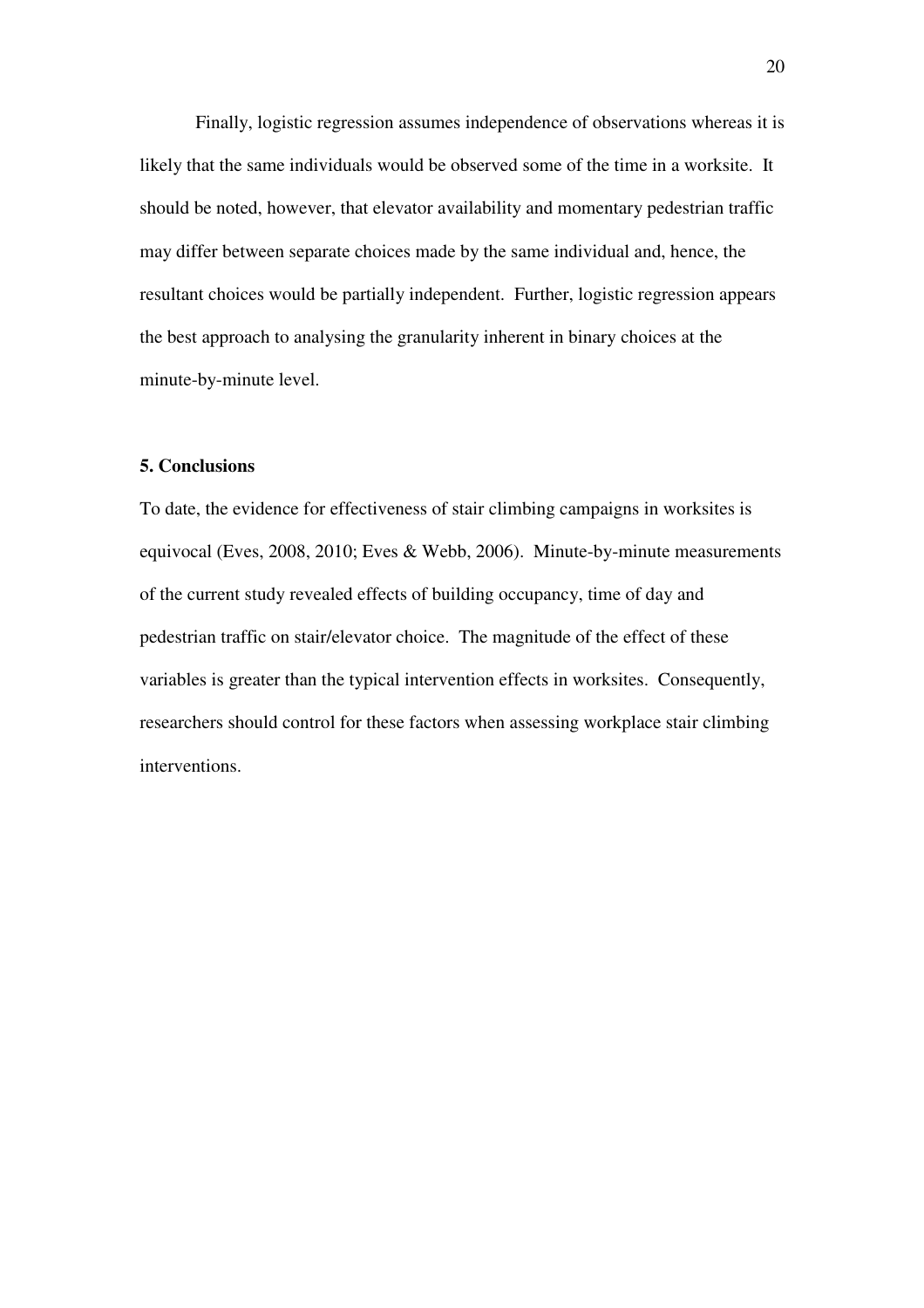#### References

- Adams, M. A., Hovell, M. F., Irvin, V., Sallis, J. F., Coleman, K. J. & Liles, S. (2006). Promoting stair use by modeling: An experimental application of the behavioral ecological model. *American Journal of Health Promotion, 21,* 101- 109.
- Andersen, R. E., Bauman, A. E., Franckowiak, S. C., Reilley, S. M. & Marshall, A. L. (2008). Prompting health professionals to be activity role models motivating stair use at the 2001 ACSM scientific meeting. *Journal of Physical Activity and Health, 5,* 607-618.

Boreham, C. A. G., Kennedy, R. A., Murphy, M. H., Tully, M., Wallace, W. F. M., Young, I. (2005). Training effects of short bouts of stair climbing on cardiorespiratory fitness, blood lipids, and homocysteine in sedentary young women. *British Journal of Sports Medicine, 39,* 590-593. doi:10.1136/bjsm.2002.001131

- Boutelle, K. N., Jeffery, R. W., Murray D. M. & Schmitz, M. K. (2001). Using signs, artwork, and music to promote stair use in a public building. *American Journal of Public Health, 91*, 2004-6.
- Cervero, R. & Duncan, M. (2003). Walking, bicycling, and urban landscapes: Evidence from the San Francisco Bay area. *American Journal of Public Health*, *93,* 1478-1483.
- Department of Health. (2005). *Choosing activity: a physical activity action plan*. Department of Health Publications; London.
- Eves, F. F. (2008). All choices are not equal; Effects of context on point-of-choice prompts for stair climbing. *Obesity Reviews, 9,* 83-84. doi: 10.1111/j.1467-789X.2007.00372.x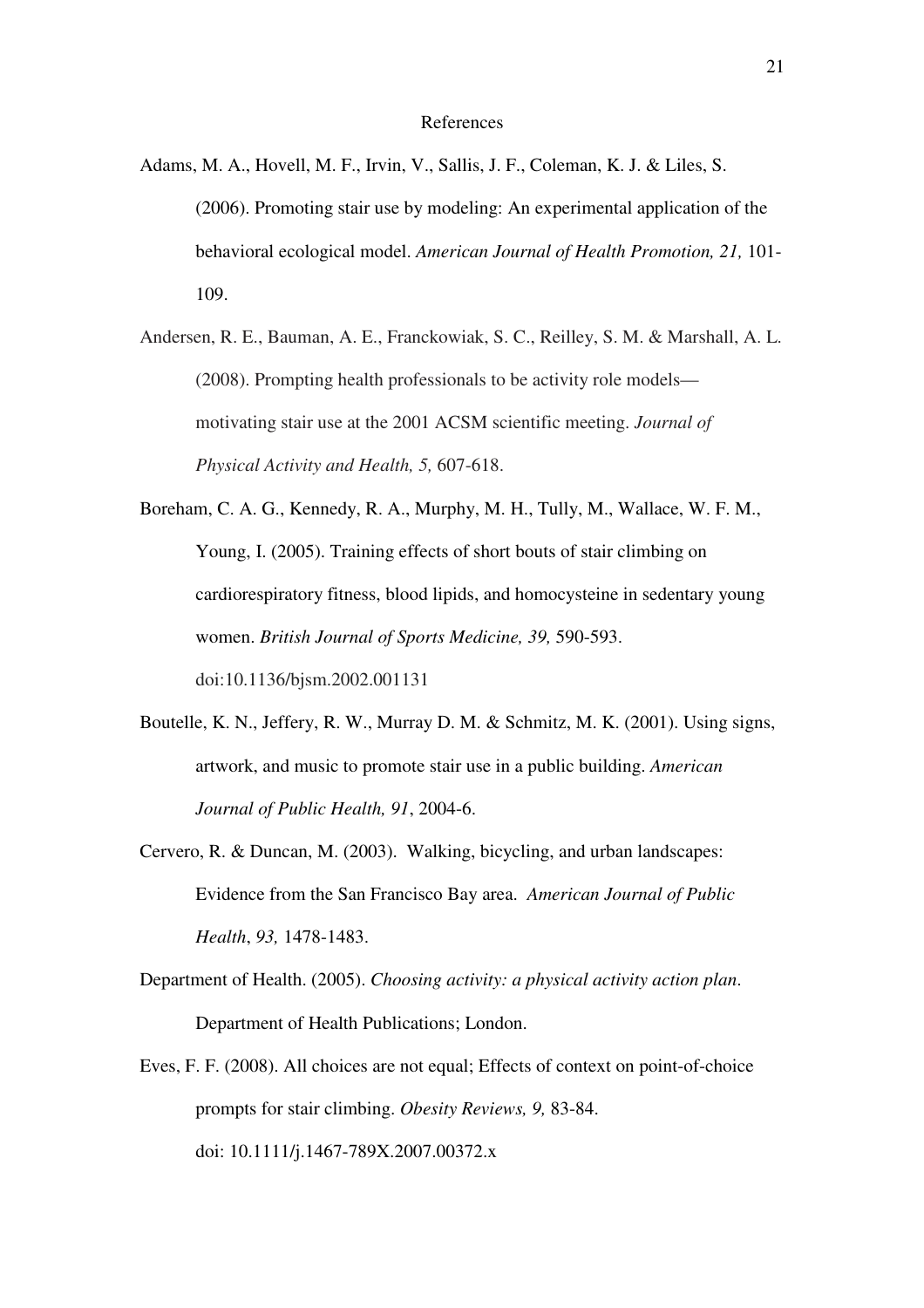Eves, F. F. (2010). Point-of-decision prompts to increase stair use. *American Journal of Preventive Medicine, 38,* 573-574. doi:10.1016/j.amepre.2010.02.004

- Eves, F. F., Lewis, A. L., Griffin, C. (2008b). Modelling effects of stair width on rates of stair climbing in a train station. *Preventive Medicine, 47,* 270-272. doi: 10.1016/j.ypmed.2007.12.008
- Eves, F. F., & Masters, R. S. W. (2006). An uphill struggle: Effects of a point-of choice stair climbing intervention in a non-English speaking population. *International Journal of Epidemiology, 35,* 1286-1290. doi: 10.1093/ije/dyl141
- Eves, F.F., Masters**,** R.S.W., McManus, A., Leung, M., Wong, P., & White, M.J. (2008a). Contextual barriers to lifestyle physical activity interventions in Hong Kong. *Medicine and Science in Sports and Exercise, 40,* 965-971. doi: 10.1249/MSS.0b013e3181659c68
- Eves, F. F., Olander, E. K., Nicoll, G., Puig-Ribera, A. & Griffin, C. (2009). Increasing stair climbing in a train station; Effects of contextual variables and visibility. *Journal of Environmental Psychology, 29,* 300-303. doi: 10.1016/j.jenvp.2008.10.002
- Eves, F. F., Olander, E. K., Webb, O. J., Griffin, C. & Chambers, J. (2010). *Likening the stairs in buildings to climbing a mountain; Self-reports and objective measures of effectiveness.* Manuscript submitted for publication.
- Eves, FF., Webb, OJ., Griffin, C. & Chambers, J. (2010). *A multi-component stair climbing intervention targeting calorific expenditure for worksites; Effects on behavior, attitude and intention.* Manuscript submitted for publication.

Eves, F. F. & Webb, O. J. (2006). Worksite interventions to increase stair climbing;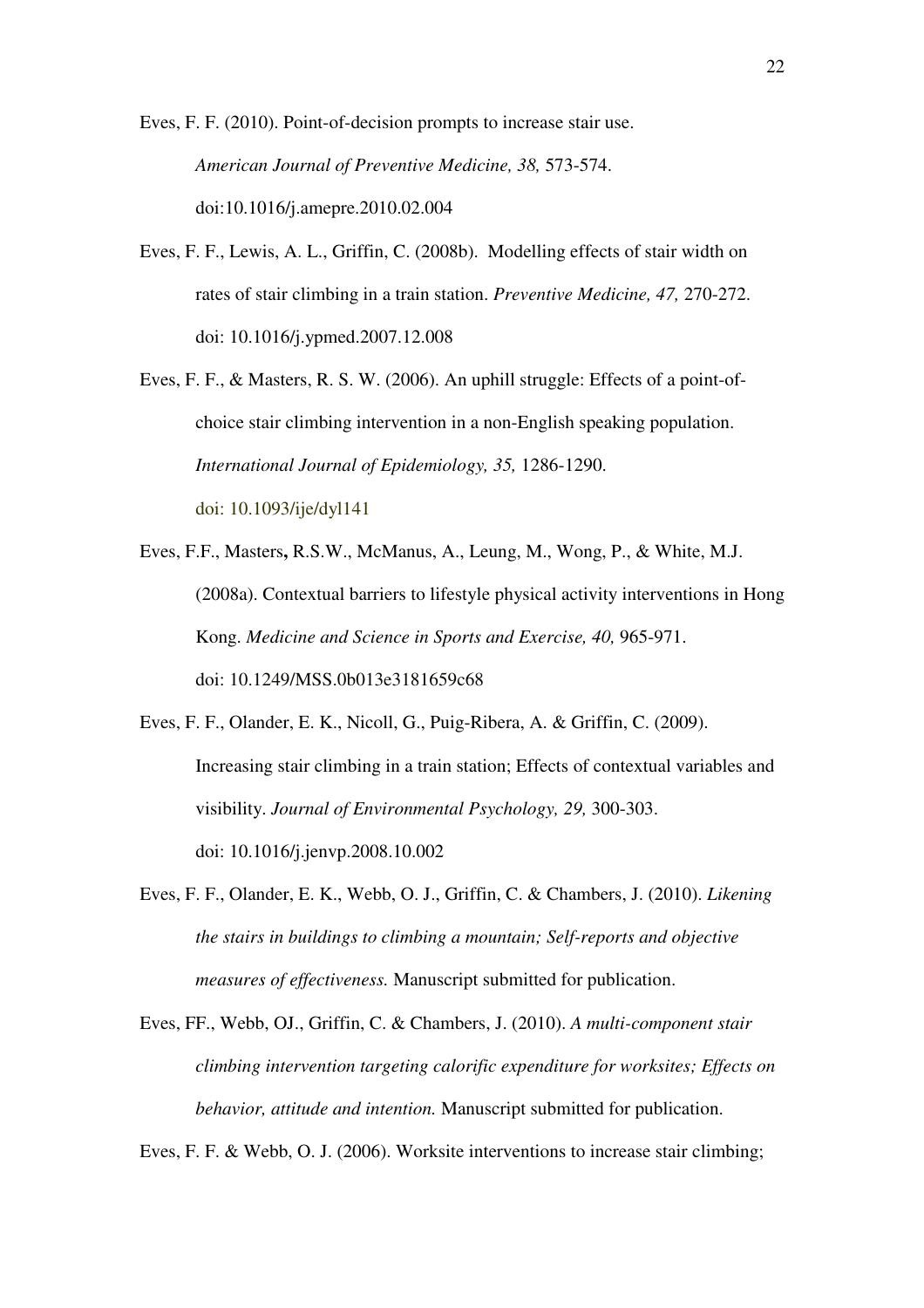Reasons for caution. *Preventive Medicine, 43,* 4-7. doi: 10.1016/j.ypmed.2006.03.011

- Eves, F. F., Webb, O. J. and Mutrie, N. (2006). A workplace intervention to promote stair climbing: Greater effects in the overweight. *Obesity, 14,* 2210-2216. doi: 10.1038/oby.2006.259
- Frank, L. D., Saelens, B., Powell, K. E., & Chapman, J. (2007). Stepping towards causation: Do built environments or individual preferences explain walking, driving, and obesity? *Social Science and Medicine, 65,* 1898–1914. doi: 10.1016/j.socscimed.2007.05.053
- Giles-Corti, B., & Donovan, R. J. (2003). Increasing walking: The relative influence of individual, social environmental and physical environmental factors.  *American Journal of Public Health, 93,* 1583-1589.
- Kennedy, R. A., Boreham, C. A., Murphy, M. H., Young, I. S. & Mutrie, N. (2007). Evaluating the effects of a low volume stairclimbing programme on measures of health-related fitness in sedentary office workers. *Journal of Sports Science & Medicine, 6,* 448-454.
- Kerr, J., Eves, F. & Carroll, D. (2001a). Can posters prompt stair use in a worksite environment? *Journal of Occupational Health, 43,* 205-207.
- Kerr, J., Eves, F. & Carroll, D. (2001b). Getting more people on the stairs: The impact of a new message format. *Journal of Health Psychology, 6,* 495-500. doi: 10.1177/135910530100600503
- Kerr, N. A., Yore, M. M., Ham, S. A. & Dietz, W. H. (2004). Increasing stair use in a worksite through environmental changes. *American Journal of Health Promotion, 18,* 312-315.

Marshall, A. L., Bauman, A. E., Patch, C., Wilson J. & Chen, J. (2002). Can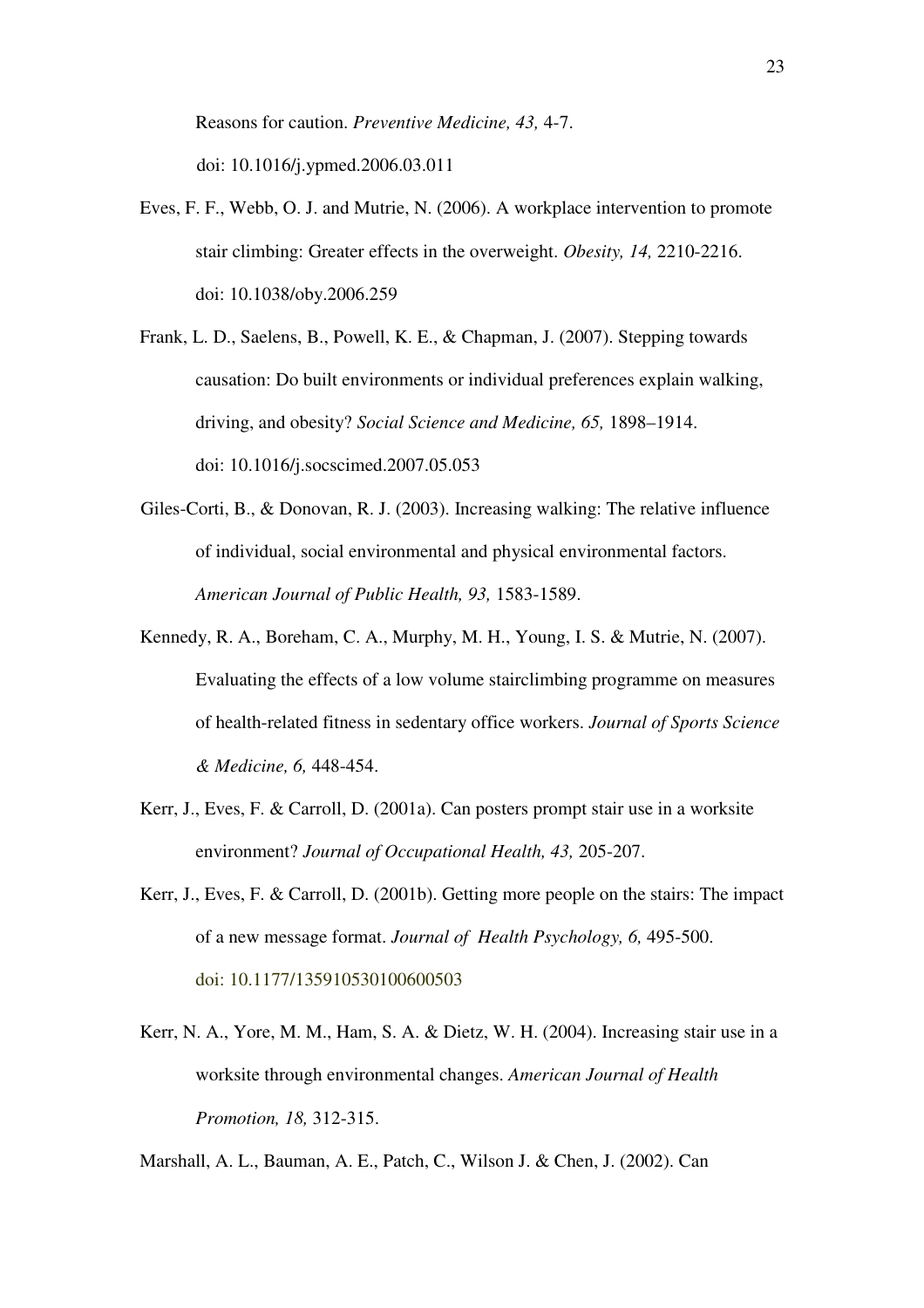motivational signs prompt increases in incidental physical activity in an Australian health-care facility? *Health Education Research*, *17,* 743-749. doi: 10.1093/her/17.6.743

- McCormack, G. R., Giles-Corti, B., & Bulsara, M. (2008). The relationship between destination proximity, destination mix and physical activity behaviors. *Preventive Medicine, 46,* 33-40. doi: 10.1016/j.ypmed.2007.01.013
- Meyer, P., Kayser, B., Kossovsky, M. P., Sigaud, P., Carballo, D., Keller, P.-F., … Mach, F. (2010). Stairs instead of elevators at workplace: Cardioprotective effects of a pragmatic intervention. *European Journal of Cardiovascular Prevention & Rehabilitation, 17*, 569-575.

doi: 10.1097/HJR.0b013e328338a4dd

- Meyer, P., Kayser, B., & Mach, F. (2009). Stair use for cardiovascular disease prevention. *European Journal of Cardiovascular Prevention & Rehabilitation, 16* (Suppl 2), S17-18. doi: 10.1097/01.hjr.0000359230.73270.2e
- Nicoll, G. (2007). Spatial measures associated with stair use. *American Journal of Health Promotion, 21*, 346-352.
- Nicoll, G. & Zimring, C. (2009). Effect of innovative building design on physical activity. *Journal of Public Health Policy, 30,* S111-S123. doi: 10.1057/jphp.2008.55
- Olander, E. K. & Eves, F. F. (in press). Effectiveness and cost of two stair climbing interventions – Less is more. *American Journal of Health Promotion.*
- Olander, E. K. & Eves, F. F. (2010). *Getting more employees on the stairs: the impact of a calorific expenditure message.* Manuscript submitted for publication.

Olander, E. K., Eves, F. F. & Puig-Ribera, A. (2008). Promoting stair climbing: Stair-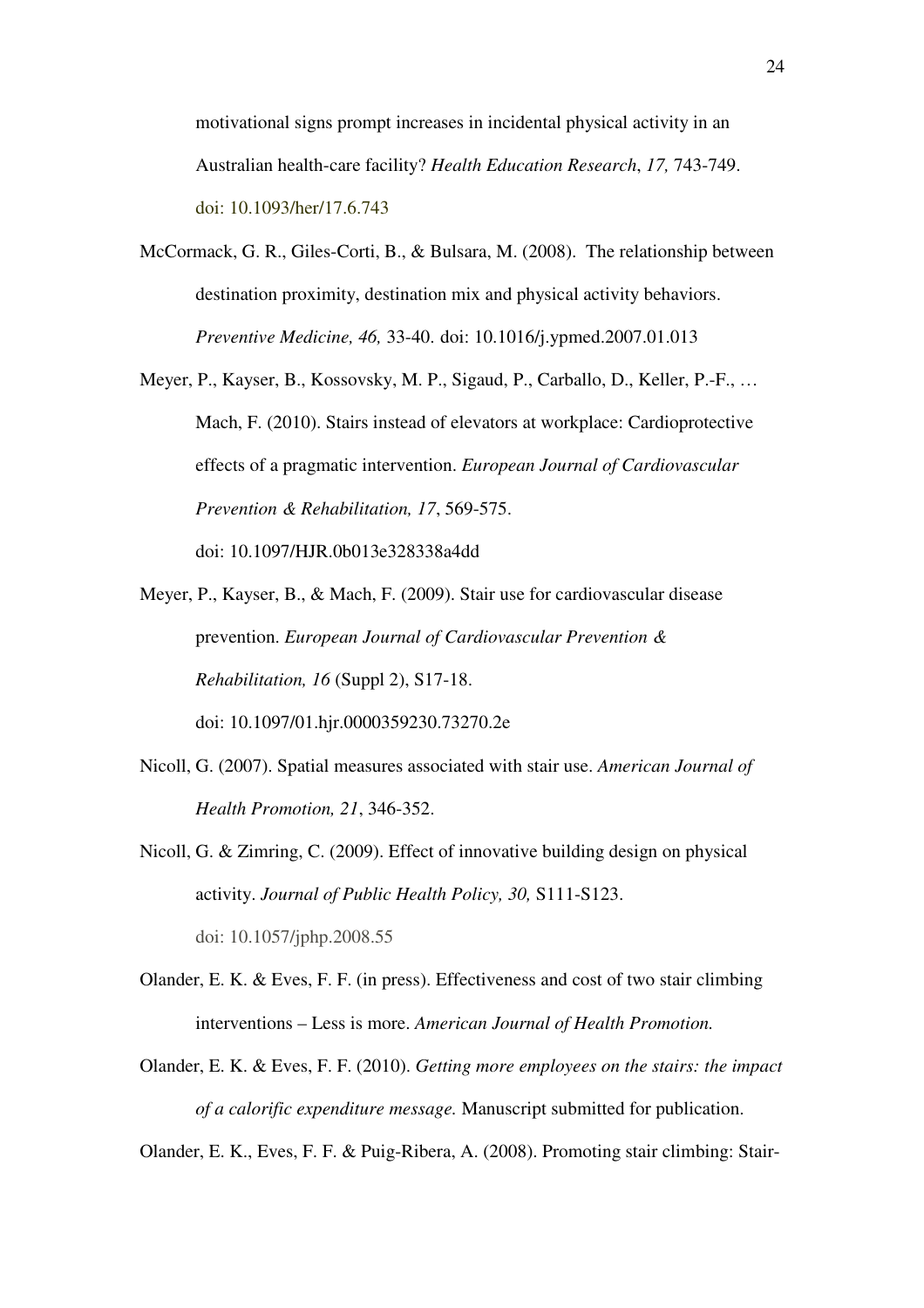riser banners are better than posters... sometimes. *Preventive Medicine*, *46,* 308-310. doi:10.1016/j.ypmed.2007.11.009

- Saelens, B. E. & Handy, S. L. (2008). Built environment correlates of walking: A review. *Medicine & Science in Sports & Exercise,40,*S550-S566. doi: 10.1249/MSS.0b013e31817c67a4
- Sallis, J.F., Cervero, R.B., Ascher, W., Henderson, K.A., Kraft, M.K., and Kerr, J. (2006). An ecological approach to creating more physically active communities. *Annual Review of Public Health, 27,* 297-322.
- Sallis, J.F., Frank L.D., Saelens, B.E., & Kraft, M.K. (2004). Active transportation and physical activity: Opportunities for collaboration on transportation and public health. *Transportation Research Part AI, 38,* 249-268. doi:10.1016/j.tra.2003.11.003
- Soler R. E., Leeks, K. D., Buchanan, L. R., Brownson, R. C., Heath, G. W. & Hopkins, D. H. (2010). Point-of-decision prompts to increase stair use; A systematic review update. *American Journal of Preventive Medicine, 38,*  S292–S300. doi: 10.1016/j.amepre.2009.10.028
- Troped, P. J., Saunders, R. P., Pate, R. R., Reininger, B., Ureda, J. R., & Thompson, S. J. (2001). Associations between self-reported and objective physical environmental factors and use of a community Rail-trail. *Preventive Medicine*, *32,* 191-200. doi: 10.1006/pmed.2000.0788
- Van Houten, R., Nau, P. A. & Merrigan, M. (1981). Reducing elevator energy use: A comparison of posted feedback and reduced elevator convenience. *Journal of Applied Behavior Analysis, 14*, 377-387. doi: 10.1901/jaba.1981.14-377
- U.S. Department of Health and Human Services. (2008). *2008 Physical activity guidelines for Americans.* Department of Health and Human Services;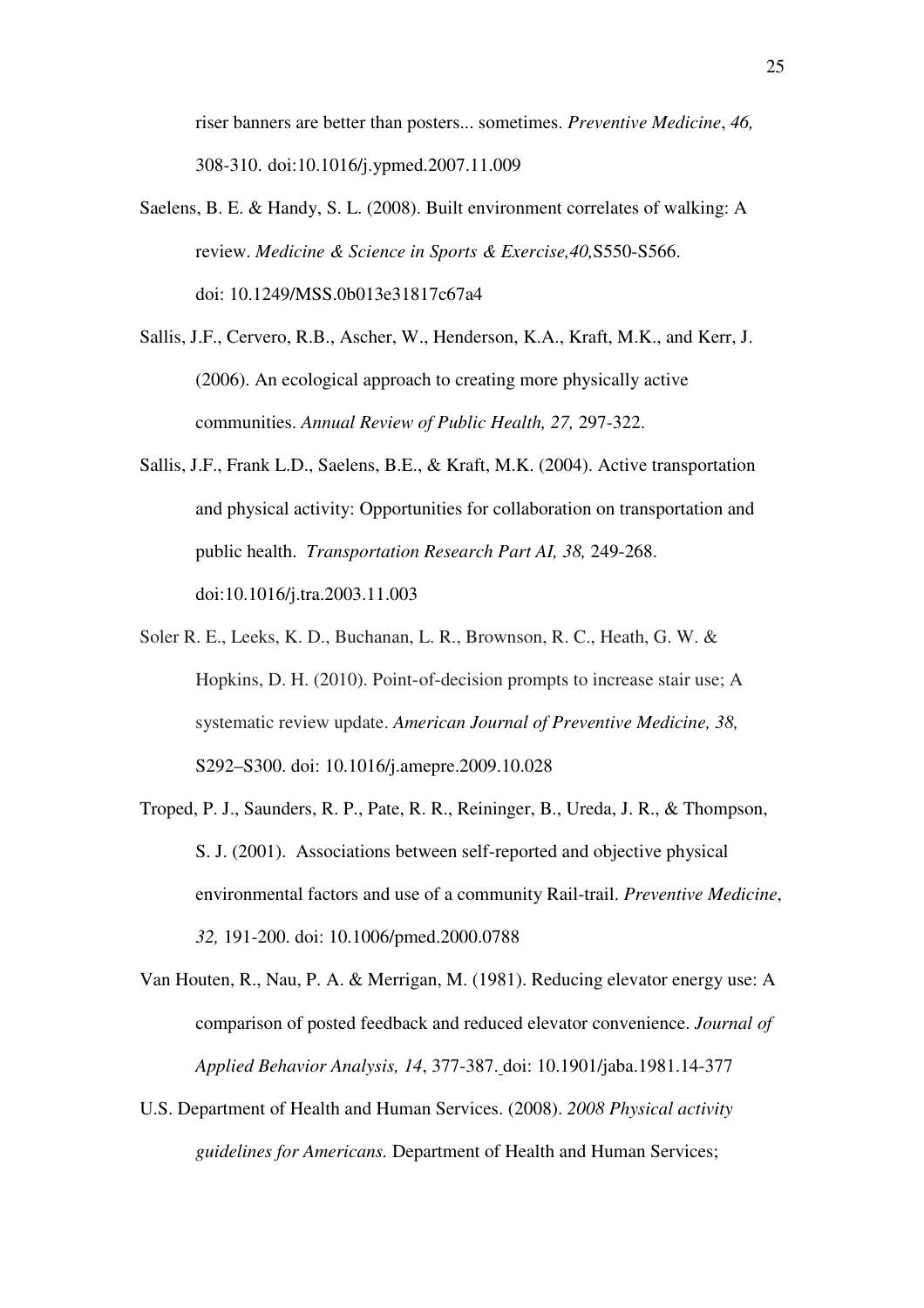Washington D. C.

- Webb, O.J., & Eves, F.F. (2005). Promoting stair climbing: Single vs. multiple messages. *American Journal of Public Health, 95,* 1543-1544. doi: 10.2105/AJPH.2004.046235.
- Webb, O.J., & Eves, F.F. (2007). Promoting stair climbing: Intervention effects generalize to a subsequent stair ascent. *American Journal of Health Promotion, 22,* 114-119
- Webb, O.J., Eves, F.F. & Smith, L. (2010). Investigating behavioural mimicry in the context of stair/escalator choice. *British Journal of Health Psychology.* Advance online publication. doi: 10.1348/135910710X510395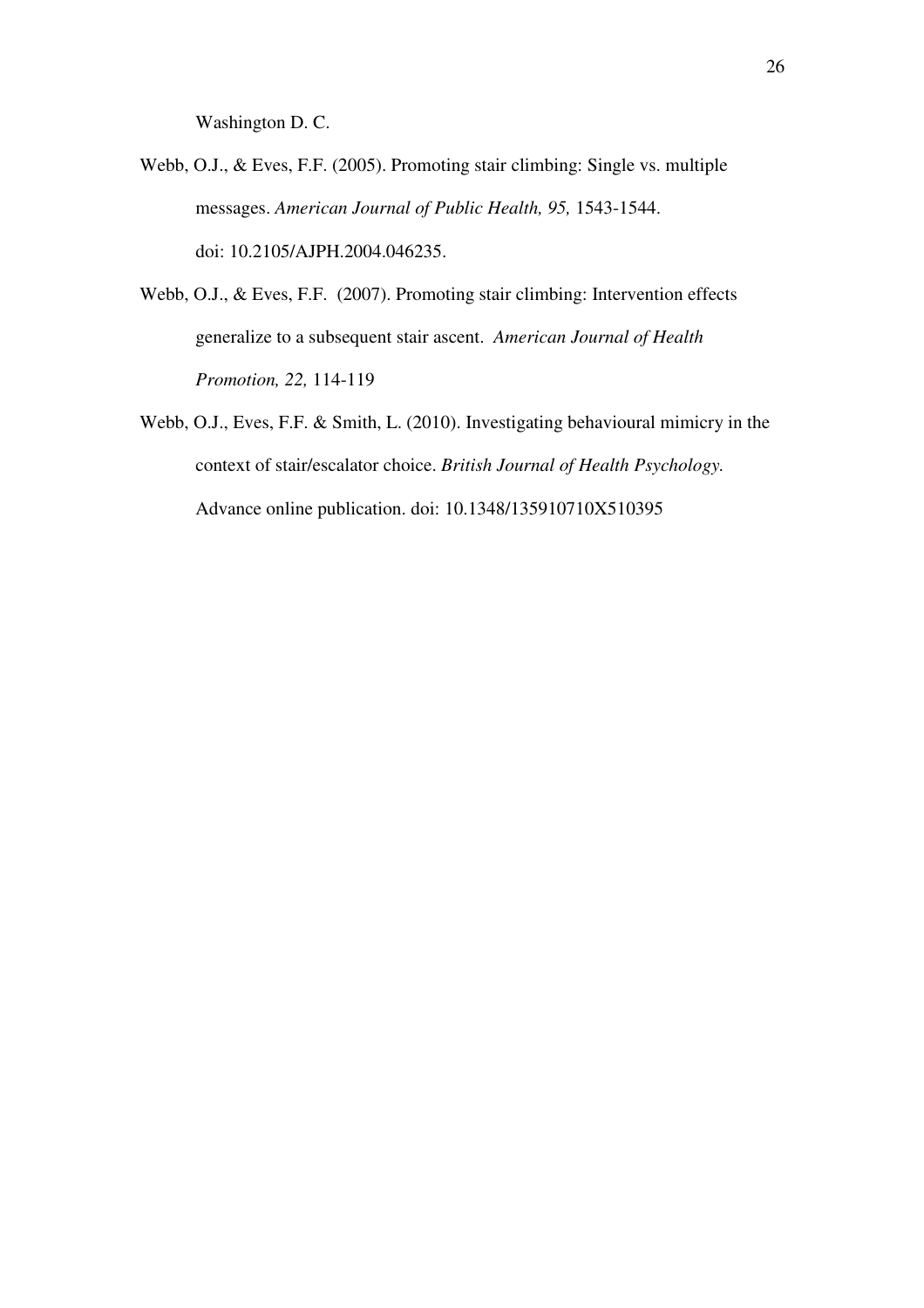Table 1. Odds ratios (OR) and 95% confidence intervals (CIs) of elevator availability, building occupancy, pedestrian traffic and time of day for stair ascent and descent.

|                           | Ascent $(N=46,129)$ |               | Descent $(N=44,109)$ |               |
|---------------------------|---------------------|---------------|----------------------|---------------|
| Variable                  | <b>OR</b>           | CIs           | <b>OR</b>            | CIs           |
|                           |                     |               |                      |               |
| 3>4 elevator availability | $1.13***$           | 1.08-1.18     | $1.36***$            | 1.30-1.41     |
| Building occupancy        | $1.90***$           | 1.69-2.13     | $1.94***$            | 1.73-2.17     |
| Pedestrian traffic        | $0.46***$           | $0.40 - 0.53$ | $0.46***$            | $0.40 - 0.52$ |
| Time of day               | $0.57***$           | $0.52 - 0.64$ | $0.90*$              | $0.82 - 0.98$ |
| *p<.05; ***p<.001         |                     |               |                      |               |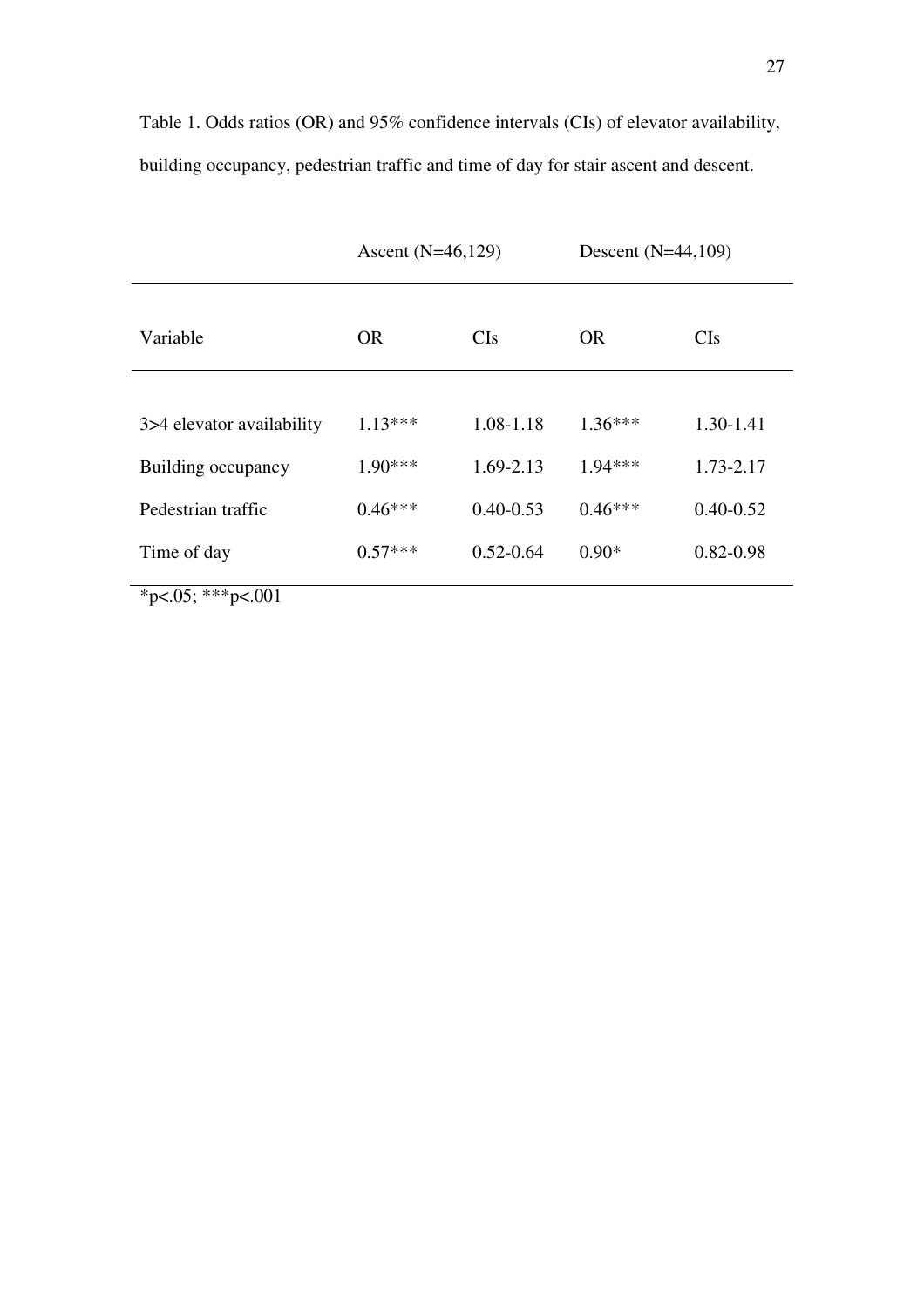Figure 1. Mean percentage ascending (N=46,129) and descending (N=44,109) from the ground floor and mean building occupancy per hour throughout the study.